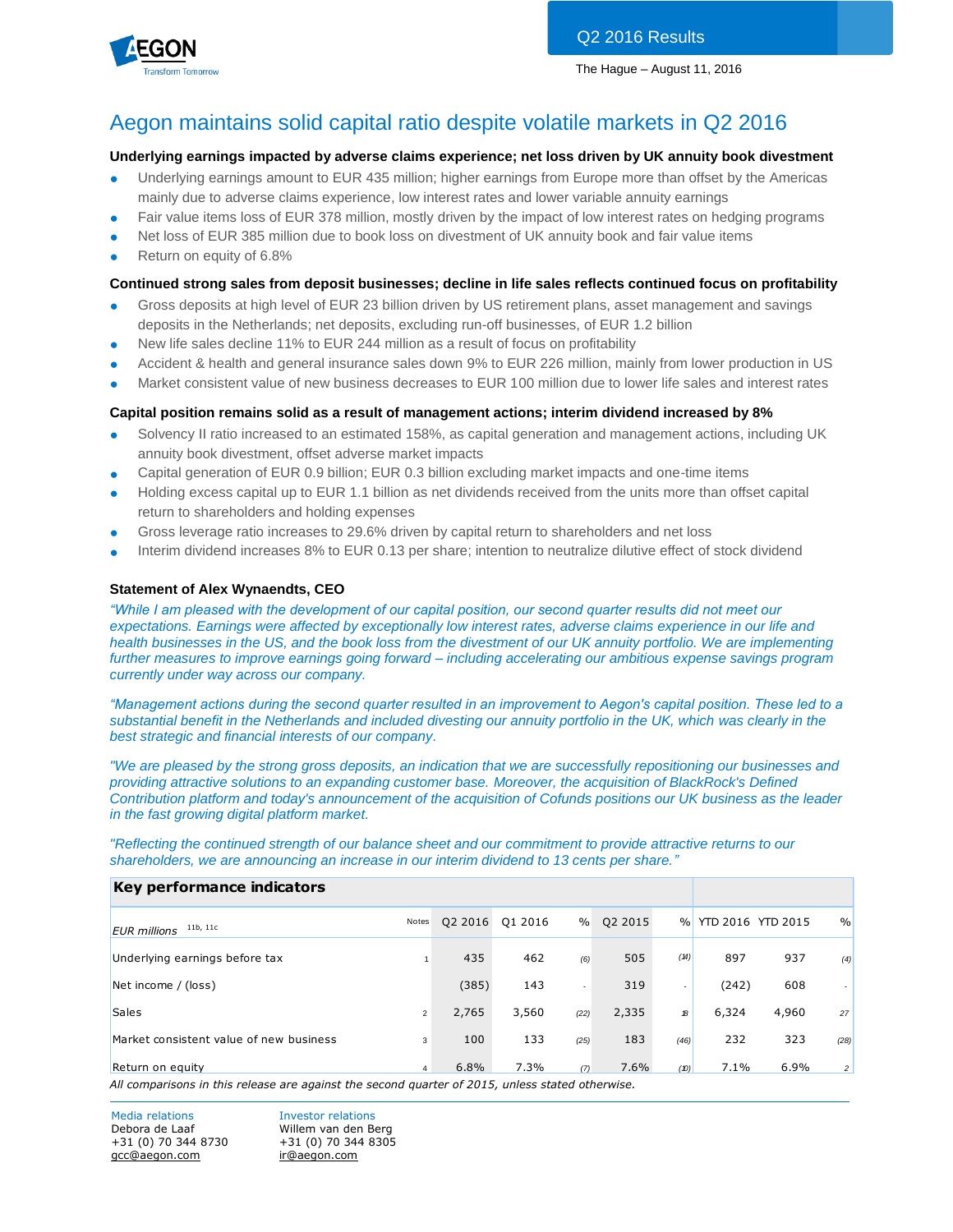

# Strategic highlights

- **Aegon divests remaining part of own UK annuity portfolio to Legal & General**
- **Aegon finalizes sale of certain assets of Transamerica Financial Advisors**
- **Aegon first to receive license to launch General Pension Fund in the Netherlands**
- **Kames achieves highest rating in UN Principles for Responsible Investment Survey**
- **Transamerica earns award for being a top business technology innovator**

# **Aegon's ambition**

Aegon's ambition is to be a trusted partner for financial solutions at every stage of life, and to be recognized by its customers, business partners and society as a company that puts the interests of its customers first in everything it does. In addition, Aegon wants to be regarded by its employees as an employer of choice, engaging and enabling them to succeed. This ambition is supported by four strategic objectives embedded in all Aegon businesses: Optimized portfolio, Operational excellence, Customer loyalty, and Empowered employees.

# **Five part plan announced to improve returns in the Americas**

Recent financial performance and deterioration in the macro environment, with interest rates falling to new lows have intensified headwinds. Therefore, despite the significant changes already underway, more must be done to cut costs and improve results. Aegon is committed to increasing return on equity and announces a five part plan for improved returns in the Americas.

# *1. Remediation of deterioration of profitability in life & health businesses*

Aegon has taken decisive action to address the poor financial performance of the Life & Health businesses, and management will continue to identify further measures to improve returns:

- Implementing increases on monthly deduction rates on three sizable blocks of Universal Life (UL) insurance.
- Diligently working with regulators to secure rate increases on its Long Term Care business.

These actions are expected to improve results starting 2016. In addition to steps already underway to improve the results of our UL and LTC blocks, Aegon is accelerating the assessment of additional blocks in order to identify further opportunities to improve returns.

# *2. Focused and disciplined expense management implementation*

Aegon is committed to reducing operating expenses in the Americas by USD 150 million by 2018, and has a number of initiatives already underway and planned for 2017 and beyond. Overall, total headcount for Transamerica has declined by 650 since the end of the first quarter. Other examples include the One Recordkeeping system for retirement plans and the integration of the acquired Mercer business, and a move to digitized transactions and rationalization of printing. However, some projects may take longer to implement. To offset any delay in realized savings, further measures are being identified.

# *3. Rationalized location strategy in light of One Transamerica restructure*

To better capture the intended benefits of the One Transamerica strategy, further promote operational excellence and fulfill the commitment to cost savings and simplification, the company's geographic footprint in the US is under evaluation. It is also the goal to utilize innovative technology solutions to ensure collaboration in a cost-effective manner.

# *4. Strategic overhaul of business lines and product offerings*

The product management group is conducting a rigorous review of the product portfolio in the United States to test for financial performance and risk characteristics, as well as fit within the customer centric strategic vision. The objective is to pivot from making many products available across multiple channels to a more focused and simpler to administer approach that will support cost efficiency and operational excellence while still meeting the needs of the customer with a competitive platform. This will span a multi-year period, but will result in a product set that transforms Transamerica into a higher-returning company that is more innovative, competitive, and responsive to market and customer needs.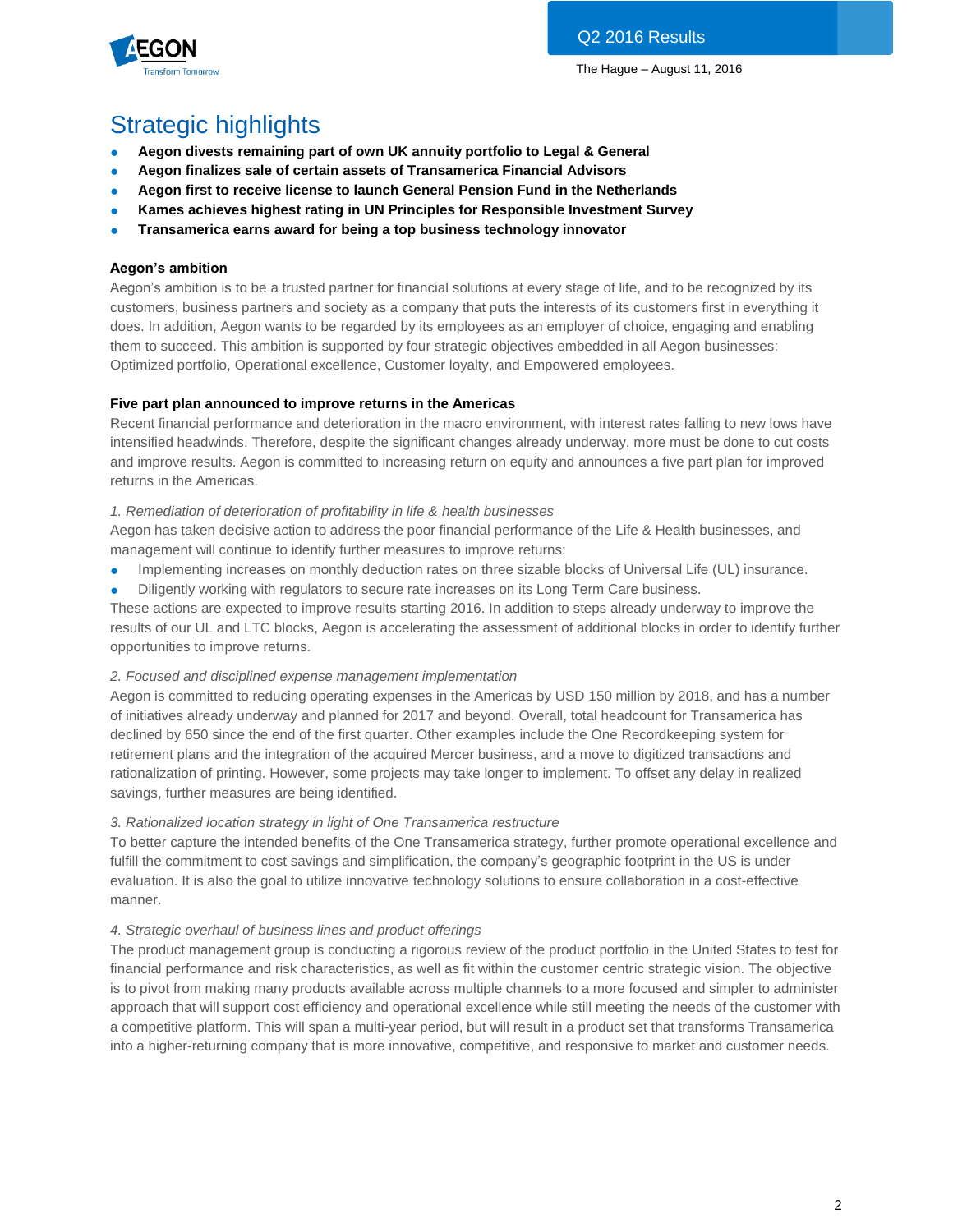

# *5. Disposition of non-core assets*

Aegon has taken numerous actions in order to optimize the business portfolio in the US. This is demonstrated by the divestitures of Transamerica Canada, Clark Consulting, Inc. and certain assets of Transamerica Financial Advisors, Inc. in the last 18 months. Multiple other closed blocks are being assessed to determine if a transaction would transfer risk and release capital. Aegon is also exploring the sale of non-core legal entities that would bring greater simplification and enhance returns.

Aegon has implemented an aggressive plan in the US to enhance earnings, increase returns, and manage costs. This diligent plan will further "right-size" the organization given the market realities of its core businesses. The One Transamerica restructure was the first – and critical – step to transform the company into a more nimble competitor. By aligning meaningful expense management and surgical product and business portfolio management with a streamlined operating model, the tactical plan to deliver on the strategic vision is well under way. An in-depth update of the five part plan will be provided at Aegon's Analysts & Investor Conference on December 8, 2016 in New York.

# **Optimized portfolio**

On May 23, Aegon announced the divestment of the remainder of its own UK annuity portfolio to Legal & General. Aegon initially reinsured GBP 3 billion of liabilities to Legal & General, which will be followed by a Part VII transfer. This transaction follows the previously announced divestment of GBP 6 billion of its UK annuity portfolio to Rothesay Life. Aegon now has approximately GBP 1 billion annuity liabilities remaining through an inward reinsurance transaction. By selling its own UK annuity portfolio, Aegon will be able to fully focus on its fast-growing platform and protection business.

In the United States, Transamerica completed the sale of certain assets of Transamerica Financial Advisors, Inc. to John Hancock Financial Network, Inc, on May 13. Transamerica Financial Advisors is a full-service, independent broker-dealer and registered investment advisor with around 1,100 advisors and 90 employees.

Aegon was the first company to receive approval from the Dutch Central Bank to launch 'Stap', a General Pension Fund (APF) in the Netherlands. Stap is a pension pooling vehicle that enables separate financial administration for multiple pension plans from multiple employers. This vehicle enables smaller pension schemes to benefit from economies of scale and to comply with complex pension regulations, meaning that a greater percentage of the employees' pension premium is invested and that employers and participants can count on excellent service. The fund is administered by TKP, an Aegon subsidiary responsible for administering the pensions of over 3 million customers in the Netherlands. Stap also allows individual schemes to benefit from the investment expertise normally only available to larger pension funds. The fiduciary investments for Stap will be carried out by TKP Investments, a subsidiary of Aegon Asset Management, which has around 23 billion euro of existing assets under management and advice. Stap starts with the acquisition of corporate clients and existing company pension funds in liquidation. Later this year, Stap will also be available for the SME market.

As part of Aegon's strategy to enhance its risk-return profile and to improve capital efficiency, Aegon completed a fourth longevity transaction in the Netherlands in June. The transaction builds on previous longevity deals and underlines Aegon's leadership in the Dutch pension market. The hedge, covering close to EUR 3 billion of underlying reserves, provides protection for a period of 50 years against longevity improvements.

Aegon Life, Aegon's Indian joint venture, is accelerating the execution of its strategy. As a result, it will restructure its activities and focus on the digital direct-to-consumer market, in which it has a leading position. As such, it will close its traditional commission-based agency channel and reduce its agency headcount by over 3,000.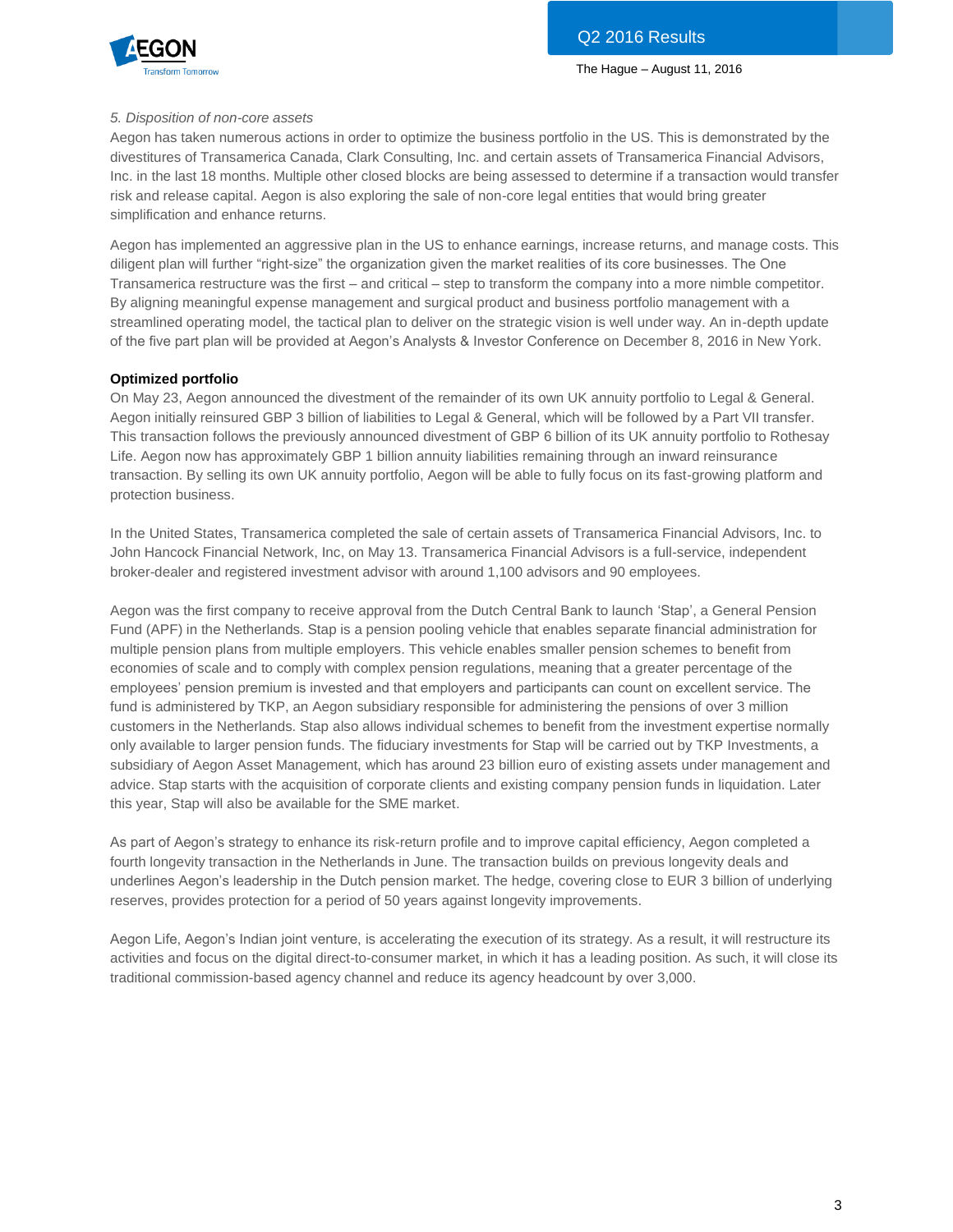

# **Operational excellence**

Kames Capital, Aegon's asset management business in the UK, received the highest possible rating in the United Nation's most recent Principles for Responsible Investment Survey. The survey covers categories such as the quality and disclosure of policies, setting objectives and strategies, governance and resources, collaborative activities, and commitment to promoting responsible investment among its clients and peers. Kames Capital has been a signatory of the Responsible Investment Survey since 2008 and this is the second consecutive year in which it has received the A+ rating, which is awarded to only 15% of signatories.

Transamerica, Aegon's US subsidiary, was named as a 2016 Elite 100 Company by InformationWeek. Transamerica was ranked number 33 in InformationWeek's 28th annual list of top business technology innovators for its Enterprise Marketing and Analytics Platform. The platform brings together data from numerous product lines and points of customer contact to provide a 360 degree view of customers, from first outreach to customer retention, covering the end-to-end customer journey. The project allows Transamerica to better predict customers' future needs, which in turn can lead to further innovations.

# **Customer loyalty**

Knab, Aegon the Netherlands' online bank, surpassed over 100,000 customers for the very first time during the quarter, only four years since its launch. Knab provides customers with an innovative and comprehensive overview of their investments, debts and income, not just with Knab but also held at other banks. The growing customer base is driven by the excellent quality of products and services that Knab offers. This was confirmed once again in recent customer surveys, which indicate that over 90% of business customers and private customers are very satisfied with the service they receive. Indeed, more than a third of individual customers and over 40% of business customers would recommend Knab to family, friends and colleagues, the highest score for any bank in the Netherlands.

# **Empowered employees**

Transamerica and Aegon Asset Management jointly launched 'Bravo!', a digital employee recognition program. This provides a quick and easy means to recognize and reward employees who work together, bring clarity and exceed expectations. Bravo! awards points to employees who live Aegon's core values, and these points can be redeemed for gift cards, merchandise items or charitable contributions to the charity of the employee's choosing. Aegon is committed to recognizing and rewarding those employees who make a real difference in the business and the lives of its customers.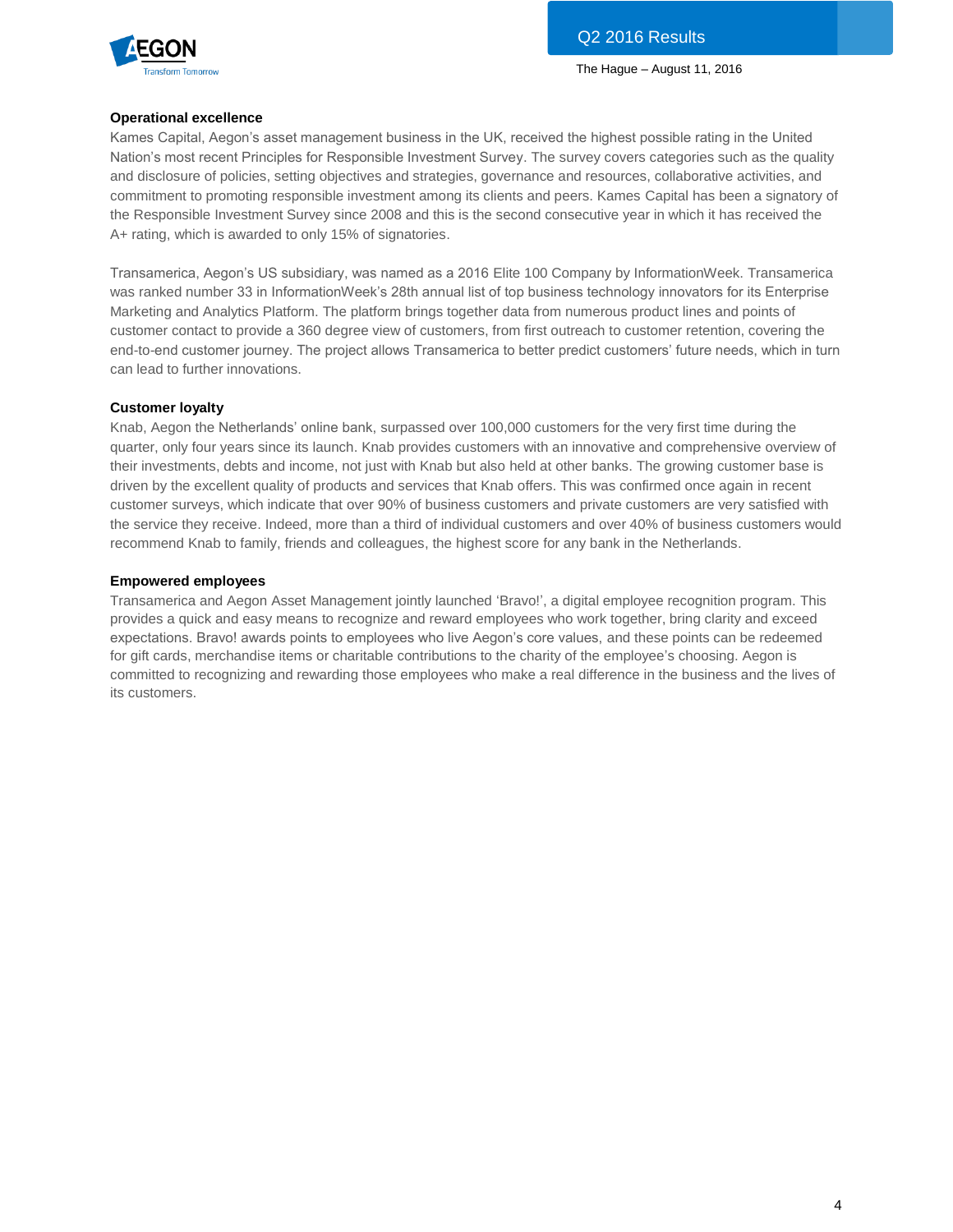

# **Financial overview**

| <b>EUR</b> millions<br>Notes                                         | Q2 2016             | Q1 2016 | $\frac{0}{0}$            | Q2 2015 | $\%$                 |        | YTD 2016 YTD 2015 | $\%$                        |
|----------------------------------------------------------------------|---------------------|---------|--------------------------|---------|----------------------|--------|-------------------|-----------------------------|
| Underlying earnings before tax                                       |                     |         |                          |         |                      |        |                   |                             |
| Americas                                                             | 270                 | 283     | (5)                      | 358     | (24)                 | 554    | 648               | (15)                        |
| Europe                                                               | 160                 | 169     | (5)                      | 139     | 15                   | 330    | 281               | $\pi$                       |
| Asia                                                                 | $\mathbf{1}$        | $\sim$  | 111                      | 2       | (49)                 | 1      | (1)               | $\sim$                      |
| Asset Management                                                     | 37                  | 45      | (18)                     | 47      | (22)                 | 82     | 92                | (11)                        |
| Holding and other                                                    | (33)                | (36)    | 9                        | (41)    | 20                   | (69)   | (83)              | $\pi$                       |
| Underlying earnings before tax                                       | 435                 | 462     | (6)                      | 505     | (14)                 | 897    | 937               | (4)                         |
| Fair value items                                                     | (378)               | (358)   | (6)                      | (293)   | (29)                 | (736)  | (451)             | (63)                        |
| Realized gains / (losses) on investments                             | 229                 | 54      |                          | 134     | 72                   | 283    | 252               | 12                          |
| Net impairments                                                      | (23)                | (36)    | 36                       | 7       | ÷,                   | (59)   | (4)               | $\sim$                      |
| Other income / (charges)                                             | (636)               | (6)     |                          | (11)    | ÷,                   | (642)  | (11)              |                             |
| Run-off businesses                                                   | 18                  | 28      | (36)                     | 17      | $\overline{7}$       | 47     | 33                | $42\,$                      |
| Income before tax                                                    | (355)               | 145     | $\overline{a}$           | 359     | $\overline{a}$       | (210)  | 755               | $\mathcal{L}_{\mathcal{A}}$ |
| Income tax                                                           | (30)                | (1)     |                          | (40)    | 24                   | (32)   | (147)             | 78                          |
| Net income / (loss)                                                  | (385)               | 143     |                          | 319     | $\overline{a}$       | (242)  | 608               | $\overline{\phantom{a}}$    |
|                                                                      |                     |         |                          |         |                      |        |                   |                             |
| Net income / (loss) attributable to:<br>Equity holders of Aegon N.V. | (385)               | 143     |                          | 319     | $\ddot{\phantom{a}}$ | (242)  | 608               |                             |
|                                                                      |                     |         |                          |         |                      |        |                   |                             |
| Net underlying earnings                                              | 312                 | 352     | (11)                     | 398     | (22)                 | 663    | 713               | (7)                         |
| Commissions and expenses                                             | 1,589               | 1,744   | (9)                      | 1,791   | (11)                 | 3,333  | 3,532             | (6)                         |
| of which operating expenses                                          | 926<br>9            | 960     | (4)                      | 923     |                      | 1,886  | 1,825             | $\sqrt{3}$                  |
|                                                                      |                     |         |                          |         |                      |        |                   |                             |
| <b>New life sales</b>                                                |                     |         |                          |         |                      |        |                   |                             |
| Life single premiums                                                 | 489                 | 610     | (20)                     | 616     | (21)                 | 1,099  | 1,576             | (30)                        |
| Life recurring premiums annualized                                   | 195                 | 205     | (5)                      | 212     | (8)                  | 400    | 415               | (4)                         |
| Total recurring plus 1/10 single                                     | 244                 | 266     | (8)                      | 274     | (11)                 | 510    | 573               | (11)                        |
| <b>New life sales</b>                                                | $\boldsymbol{\eta}$ |         |                          |         |                      |        |                   |                             |
| Americas                                                             | 138                 | 144     | (4)                      | 158     | (2)                  | 282    | 298               | (6)                         |
| Europe                                                               | 75                  | 85      | (2)                      | 76      | (2)                  | 160    | 170               | (6)                         |
| Asia                                                                 | 31                  | 37      | (17)                     | 40      | (22)                 | 68     | 105               | (35)                        |
| Total recurring plus 1/10 single                                     | 244                 | 266     | (8)                      | 274     | (11)                 | 510    | 573               | (11)                        |
|                                                                      |                     |         |                          |         |                      |        |                   |                             |
| New premium production accident and health insurance                 | 199                 | 262     | (24)                     | 228     | (B)                  | 460    | 535               | (14)                        |
| New premium production general insurance                             | 27                  | 24      | $11\,$                   | 20      | 36                   | 51     | 42                | 22                          |
| Gross deposits (on and off balance)                                  | 10                  |         |                          |         |                      |        |                   |                             |
| Americas                                                             | 9,265               | 13,472  | (31)                     | 9,069   | $\overline{c}$       | 22,737 | 20,619            | 10                          |
| Europe                                                               | 3,088               | 3,441   | (10)                     | 2,723   | 13                   | 6,529  | 5,786             | 13                          |
| Asia                                                                 | 94                  | 73      | 30                       | 91      | $\overline{4}$       | 167    | 293               | (43)                        |
| Asset Management                                                     | 10,506              | 13,092  | (20)                     | 6,256   | 68                   | 23,598 | 11,403            | 107                         |
| <b>Total gross deposits</b>                                          | 22,953              | 30,078  | (24)                     | 18,139  | 27                   | 53,031 | 38,101            | 39                          |
| Net deposits (on and off balance)                                    | $\boldsymbol{v}$    |         |                          |         |                      |        |                   |                             |
| Americas                                                             | (56)                | 4,825   | $\overline{\phantom{a}}$ | 1,913   | $\sim$               | 4,769  | 6,317             | (25)                        |
| Europe                                                               | 159                 | 731     | (78)                     | (85)    | ÷,                   | 890    | 718               | 24                          |
| Asia                                                                 | 80                  | 59      | 36                       | 73      | $11\,$               | 139    | 263               | (47)                        |
| Asset Management                                                     | 1,046               | 2,240   | (53)                     | 988     | 6                    | 3,286  | 3,069             | $\overline{7}$              |
| Total net deposits excluding run-off businesses                      | 1,229               | 7,855   | (84)                     | 2,888   | (57)                 | 9,084  | 10,367            | (12)                        |
| Run-off businesses                                                   | (103)               | (240)   | 57                       | (111)   | $\overline{7}$       | (343)  | (324)             | (6)                         |
| Total net deposits / (outflows)                                      | 1,125               | 7,615   | (85)                     | 2,777   | (59)                 | 8,740  | 10,043            | (13)                        |
|                                                                      |                     |         |                          |         |                      |        |                   |                             |

# **Revenue-generating investments**

|                                             | Jun. 30, | Mar. 31. |               | Dec. 31, |                |
|---------------------------------------------|----------|----------|---------------|----------|----------------|
|                                             | 2016     | 2016     | $\frac{0}{0}$ | 2015     | $\frac{9}{6}$  |
| Revenue-generating investments (total)      | 716,746  | 704,554  |               | 710,458  | 1              |
| Investments general account                 | 159,933  | 162,784  | (2)           | 160,792  | (1)            |
| Investments for account of policyholders    | 194,512  | 191,286  |               | 200,226  | (3)            |
| Off balance sheet investments third parties | 362,301  | 350,483  |               | 349,440  | $\overline{4}$ |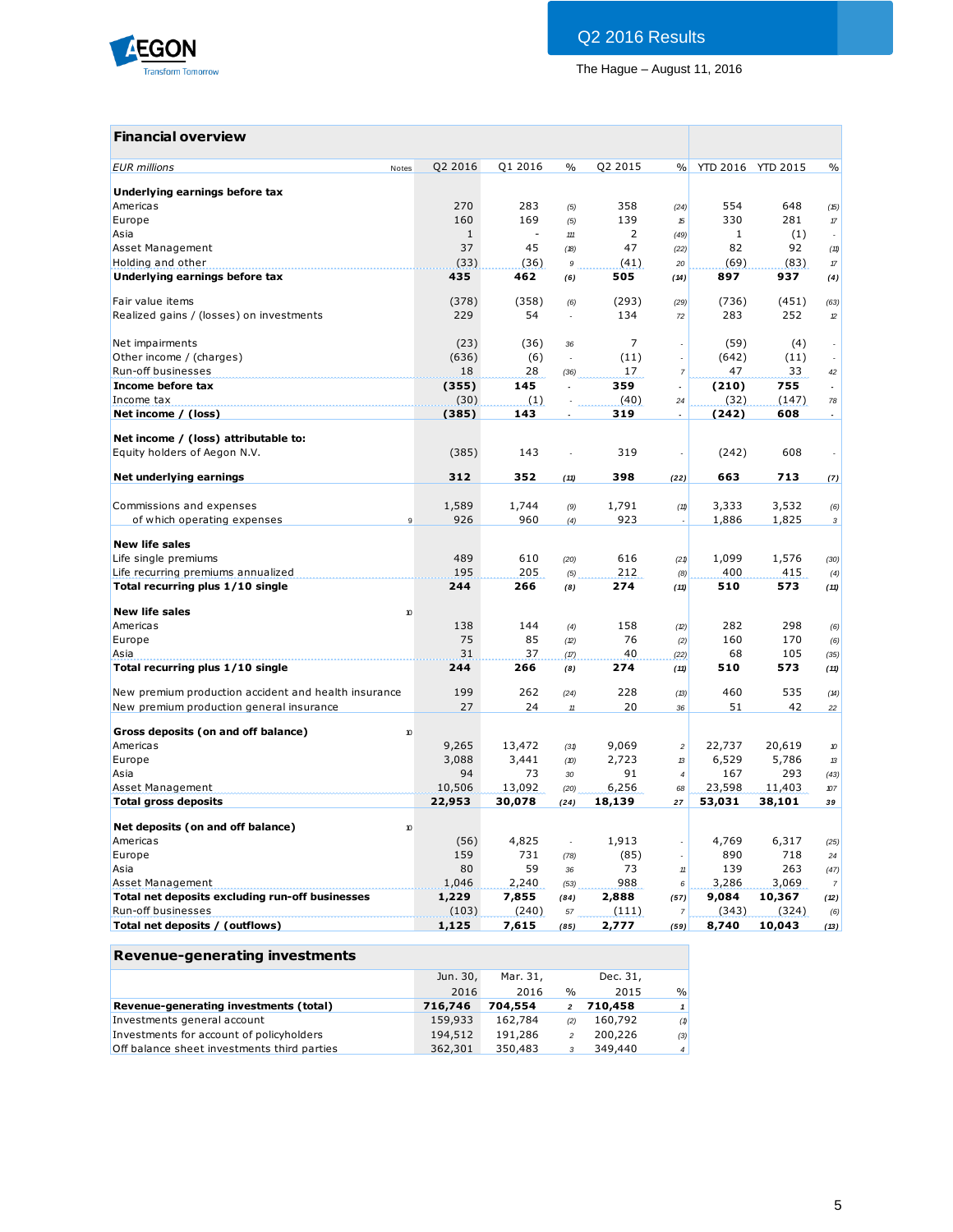

# Operational highlights

# **Underlying earnings before tax**

Aegon's underlying earnings before tax in the second quarter of 2016 declined by 14% compared with the second quarter of 2015 to EUR 435 million. This was the result of lower variable annuity margins, lower asset management performance fees, adverse claims and the recurring earnings impact of the actuarial assumption changes and model updates implemented in the third quarter of 2015. In total, adverse claims experience and one-time items amounted to EUR 45 million in the second quarter of 2016.

Aegon started reaping the benefits of its EUR 200 million expense savings program in the second quarter of 2016, with expenses declining by 4% compared with the previous quarter. As such, Aegon is ahead on reaching the planned savings for 2016.

Underlying earnings from the Americas declined to EUR 270 million. This was caused by adverse claims experience, lower earnings from Variable Annuities and the recurring USD 25 million impact of the actuarial assumption changes and model updates implemented in the third quarter of 2015. Earnings from Variable Annuities declined as a result of the reduction of closed block variable annuity balances and declining margins due to lower interest rates.

In Europe, underlying earnings increased by 15% to EUR 160 million. This increase was driven by lower amortization of deferred policy acquisition costs (DPAC) in the United Kingdom following the write down of deferred policy acquisition costs related to upgrading customers to the retirement platform in the fourth quarter of 2015, and the normalization of surrenders in Poland.

The result from Aegon's operations in Asia was down slightly to EUR 1 million, as Aegon increased the stake in its strategic partnership in India from 26% to 49% in the fourth quarter of 2015. On a comparable basis, the result was up by EUR 1 million.

Underlying earnings from Aegon Asset Management declined to EUR 37 million, mainly as a result of lower performance fees and unfavorable currency movements.

The loss from the holding improved to EUR 33 million, primarily due to lower funding costs after the redemption of a senior bond in December 2015 and a reinsurance benefit of EUR 3 million.

# **Net income**

The net loss amounted to EUR 385 million. This was primarily caused by the book loss on the annuity divestment in the United Kingdom and a higher loss from fair value items.

# *Fair value items*

The loss from fair value items was EUR 378 million. This was mainly driven by underperformance of alternative investments, equity and interest rate volatility in the United States, and interest rate hedges in the Netherlands.

# *Realized gains on investments*

Realized gains on investments increased to EUR 229 million and were primarily the result of a rebalancing of the remaining investment portfolio in the United Kingdom and gains resulting from asset-liability management adjustments in the Netherlands.

# *Impairment charges*

Impairments were EUR 23 million for the quarter, mainly related to energy investments in the United States.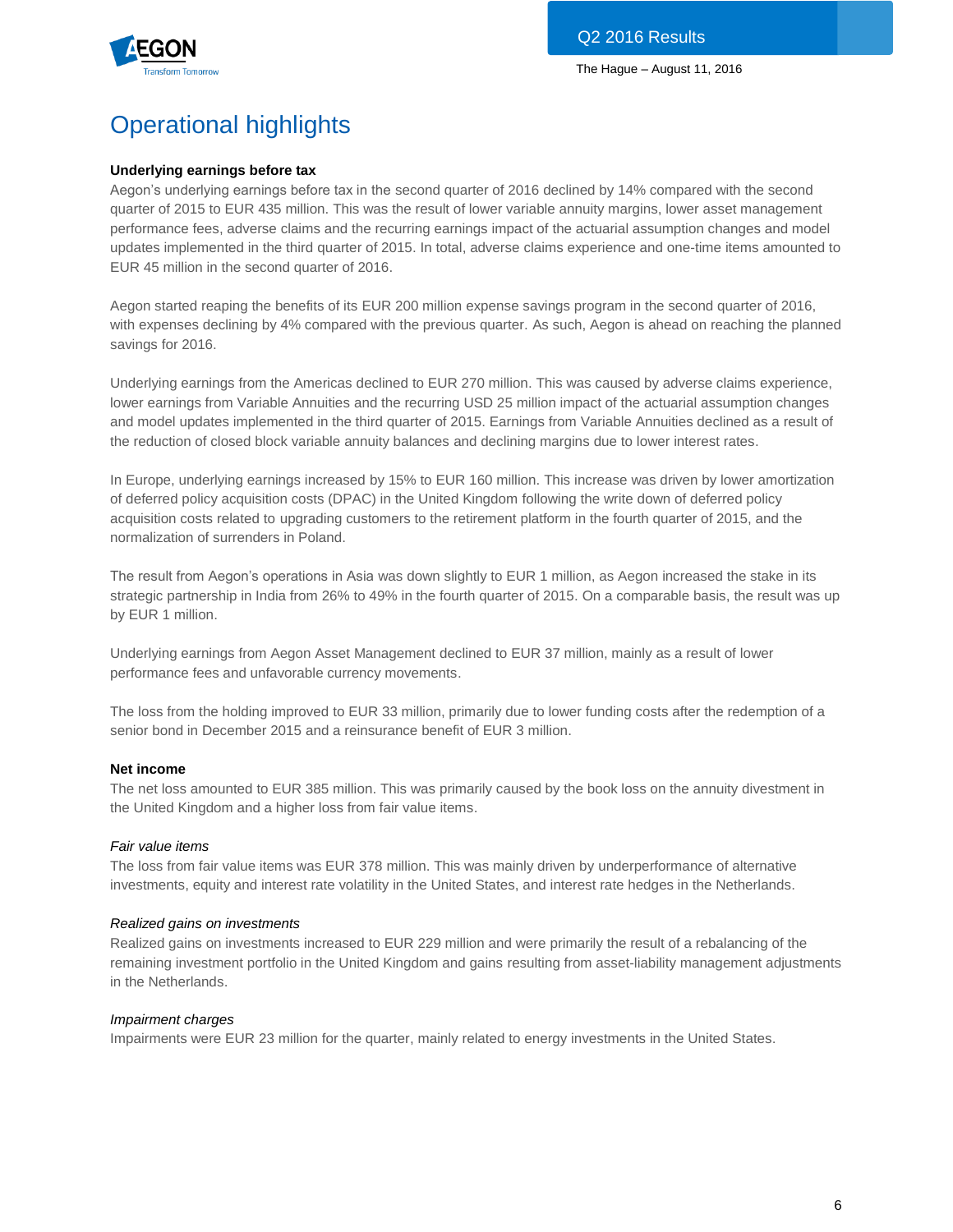

# *Other charges*

Other charges amounted to EUR 636 million, the main driver for which was the book loss on the annuity divestment in the United Kingdom of EUR 628 million. This was only partly offset by the book gain of EUR 52 million on the divestment of certain assets of Transamerica Financial Advisors.

# *Run-off businesses*

Earnings from run-off businesses improved to EUR 18 million.

# *Income tax*

Income tax amounted to EUR 30 million in the second quarter, mainly the result of the loss on the divestment of the annuity book in the United Kingdom being taxed at a lower rate than the profit contribution from the other business units. The effective tax rate on underlying earnings was 28%.

# **Return on equity**

Return on equity declined to 6.8% in the second quarter of 2016, as lower net underlying earnings more than offset lower shareholders' equity.

# **Operating expenses**

In the second quarter, operating expenses were stable at EUR 926 million compared with the second quarter of 2015, but down 4% compared with the previous quarter. The former was the result of expense savings programs in the United States and a lower US dollar, which offset higher expenses in the Netherlands and the impact of the inclusion of the acquisitions of Mercer's defined contribution business and a stake in La Banque Postale Asset Management. Excluding the impact of these acquisitions, operating expenses declined by 2%, mainly caused by the expense savings in the United States.

# **Sales**

Aegon's total sales increased by 18% to EUR 2.8 billion in the second quarter of 2016. This increase was the result of higher gross deposits, which were up 27% to EUR 23.0 billion. Retirement Plans deposits increased mainly due to the Mercer acquisition, while Asset Management benefited from higher recognized gross deposits in Aegon's Chinese asset management joint venture AIFMC and the inclusion of deposits from the minority stake in La Banque Postale Asset Management. Net deposits, excluding run-off businesses, were down to EUR 1.2 billion, due to higher contract discontinuances from the Mercer block and lower inflows in variable annuities.

New life sales declined by 11% to EUR 244 million, mainly driven by Aegon's adherence to its strict pricing policy in the current low interest rate environment. New premium production for accident & health and general insurance was down to EUR 226 million, as a lower contribution from portfolio acquisitions and the impact of product exits in the United States more than offset higher general insurance sales in Spain and Hungary.

# **Market consistent value of new business**

The market consistent value of new business declined to EUR 100 million. This was mainly due to the negative impact of lower interest rates on both sales and margins in Asia and the United States, and the exclusion of the value of new business generated by Aegon Bank in the Netherlands as of 2016.

# **Revenue-generating investments**

Revenue-generating investments were up 2% during the second quarter of 2016 to EUR 717 billion due to favorable market movements.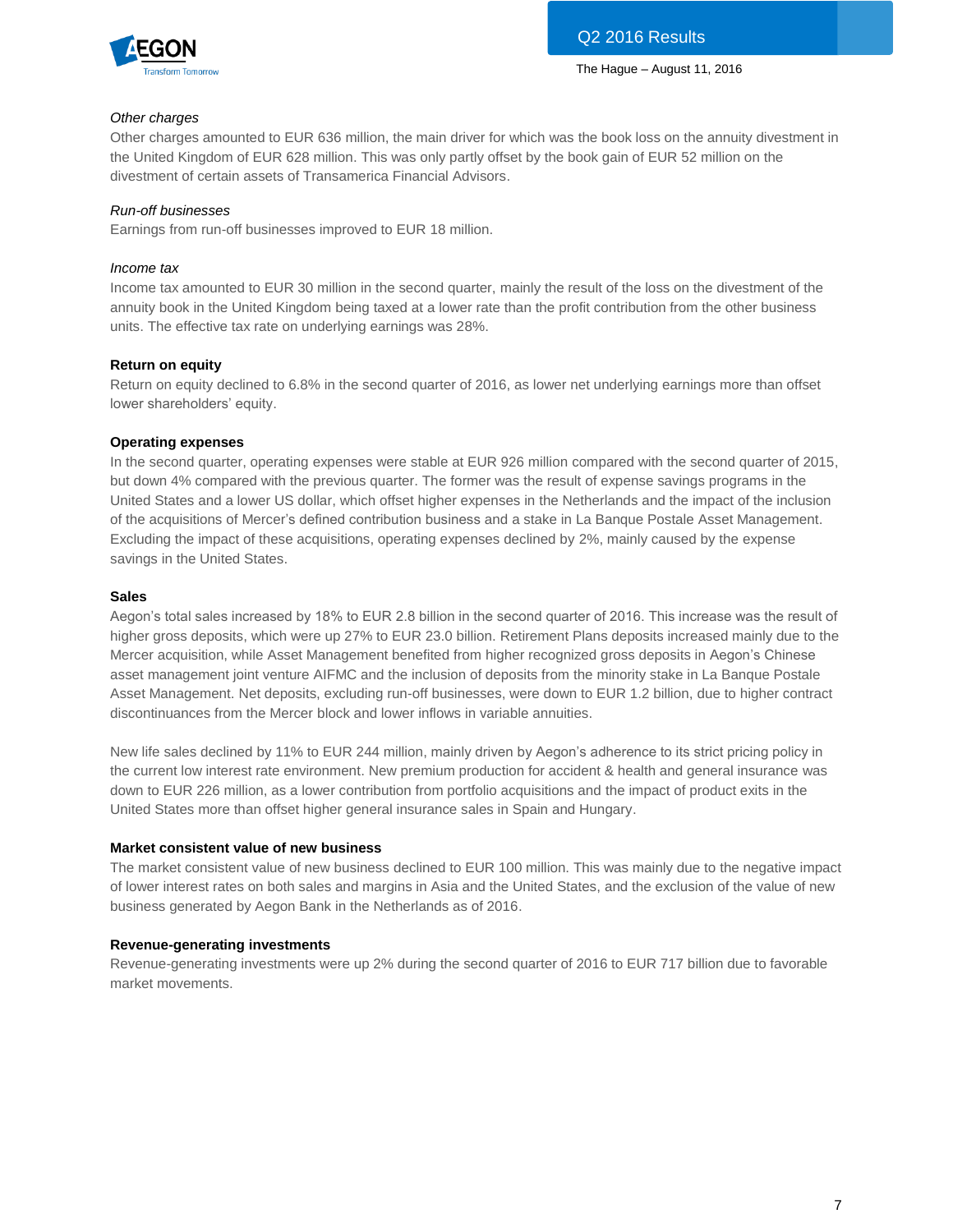



# **Capital management**

Shareholders' equity declined by EUR 0.9 billion compared with the end of the previous quarter to EUR 22.0 billion on June 30, 2016. Revaluation reserves increased slightly by EUR 0.1 billion to EUR 7.9 billion, as the impact of lower interest rates was nearly offset by the annuity divestment in the United Kingdom. Aegon's shareholders' equity, excluding revaluation reserves and defined benefit plan remeasurements, declined to EUR 16.4 billion – or EUR 7.91 per common share – at the end of the second quarter. This was caused by the loss incurred in the quarter, the payment of the final dividend of 2015 and the second tranche of the share buyback.

The gross leverage ratio increased to 29.6% in the second quarter, primarily due to the book loss on the annuity divestment, the EUR 0.2 billion cost of the second tranche of the share buyback completed in the second quarter and the payment of the final 2015 dividend.

Holding excess capital increased by EUR 0.1 billion to EUR 1.1 billion as dividends received from the Americas, Asset Management, Spain and Central & Eastern Europe more than offset the impact of the second tranche of the share buyback, the final 2015 cash dividend, interest payments and holding operating expenses.

Aegon's Solvency II ratio increased to an estimated 158% in the second quarter. This was mainly the effect of management actions in the Netherlands and the annuity reinsurance transaction with Legal & General in the United Kingdom, which more than offset the negative impact of lower interest rates. The RBC ratio in the United States declined to ~450%, driven by dividends paid to the holding and the negative impact of lower interest rates, which more than offset earnings generated in the quarter. In the Netherlands, the Solvency II ratio increased to 154%, as the positive impact of a more thorough application of the volatility adjuster and tightening of sovereign spreads far exceeded the adverse impact of lower interest rates. In the United Kingdom, the Solvency II ratio increased to 145%, as the benefits of the reinsurance transaction with Legal & General and additional interest rate hedging more than offset lower interest rates.

Going forward, Aegon will report business unit Solvency II ratios on a semi-annual basis. The consolidated estimated group Solvency II ratio will continue to be reported on a quarterly basis.

# **Capital generation**

Capital generation of the operating units, amounted to EUR 0.9 billion in the second quarter of 2016. Market impacts in the quarter amounted to EUR (0.2) billion, mainly due to lower interest rates in the United States and the Netherlands. One-time items amounted to EUR 0.8 billion, which were the result of management actions in the Netherlands and the United Kingdom. In the Netherlands, these primarily consisted of a more thorough application of the volatility adjuster, while the United Kingdom benefited from additional interest rate hedges. Excluding market impacts and one-time items, capital generation amounted to EUR 0.3 billion for the quarter. Capital generation in the second quarter of 2016 did not include the benefit of the annuity reinsurance transaction in the United Kingdom, which was accounted for directly in the Solvency II ratio.

# **Interim dividend**

Aegon aims to pay out a sustainable, growing dividend, in line with the growth of its cash flows. This policy is reflected in the 8% increase of the 2016 interim dividend to EUR 0.13 per common share. The interim dividend will be paid in cash or stock at the election of the shareholder. The value of the stock dividend will be approximately equal to the cash dividend. Aegon intends to neutralize the dilutive effect of the stock dividend on earnings per share.

Aegon's Euronext-listed shares will be quoted ex-dividend on August 19, 2016, and its NYSE-listed shares will be quoted ex-dividend on August 18, 2016. The record date is August 22, 2016. The election period for shareholders will run from August 24 up to and including September 9, 2016. The stock fraction will be based on the average share price on Euronext Amsterdam from September 5 through September 9, 2016. The stock dividend ratio will be announced on September 14, 2016 and the dividend will be payable as of September 16, 2016.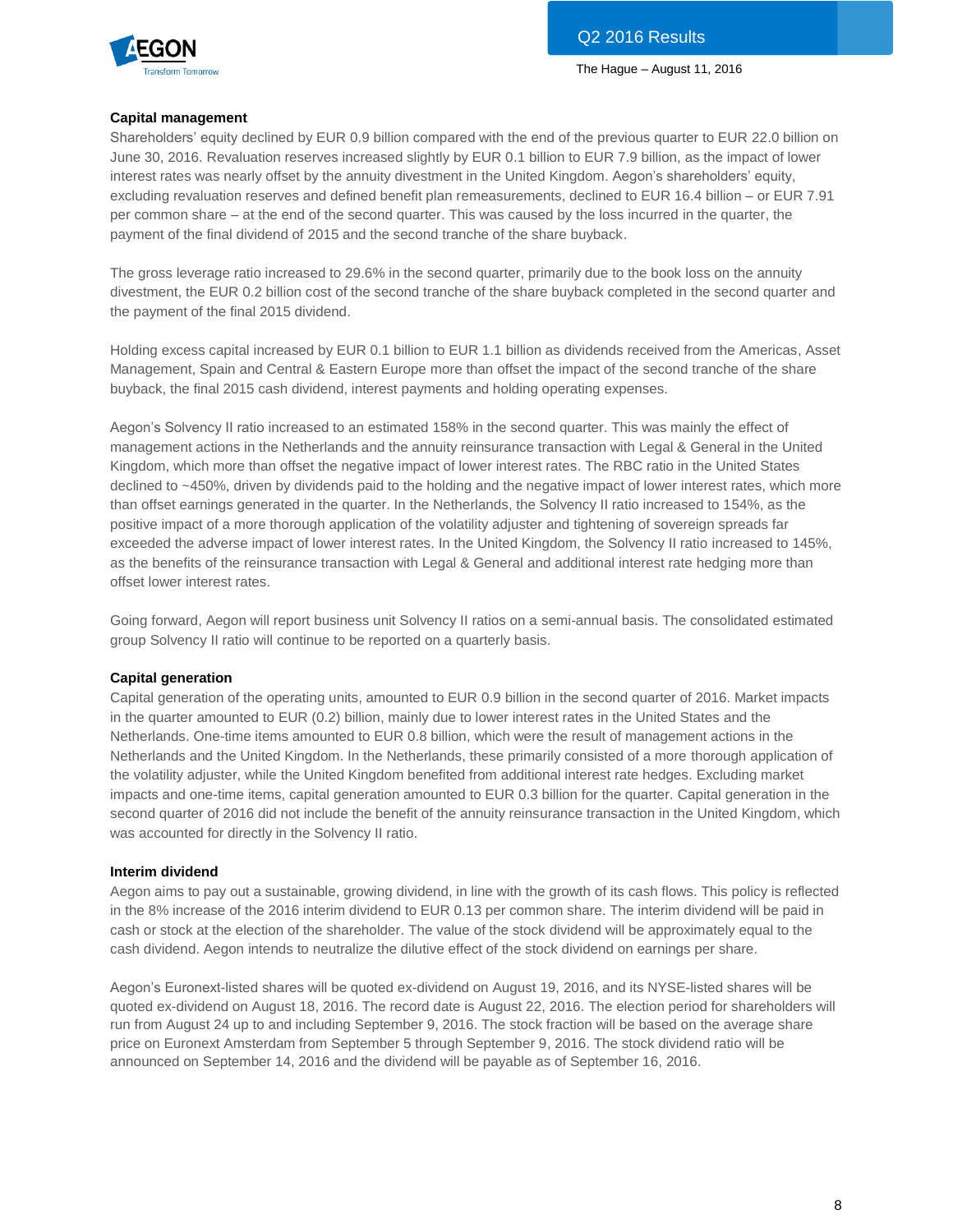

# **Financial overview, Q2 2016 geographically**

|                                                    |          |        |      |            | Holding,           |       |
|----------------------------------------------------|----------|--------|------|------------|--------------------|-------|
|                                                    |          |        |      |            | other              |       |
|                                                    |          |        |      |            | Asset activities & |       |
| <b>EUR</b> millions                                | Americas | Europe | Asia | Management | $\mathbf{s}$       | Total |
| Underlying earnings before tax by line of business |          |        |      |            |                    |       |
| Life                                               | 53       | 85     | 6    |            |                    | 143   |
| Individual savings and retirement products         | 135      |        | (4)  |            |                    | 131   |
| Pensions                                           | 82       | 62     |      |            |                    | 145   |
| Non-life                                           |          | 5      |      |            |                    | 5     |
| <b>Asset Management</b>                            |          |        |      | 37         |                    | 37    |
| Other                                              |          | 9      | (1)  |            | (33)               | (25)  |
| Underlying earnings before tax                     | 270      | 160    | 1    | 37         | (33)               | 435   |
| Fair value items                                   | (107)    | (210)  | (7)  |            | (54)               | (378) |
| Realized gains / (losses) on investments           | 4        | 223    | 1    |            |                    | 229   |
| Net impairments                                    | (15)     | (4)    |      |            | (3)                | (23)  |
| Other income / (charges)                           | 41       | (681)  |      |            | 4                  | (636) |
| Run-off businesses                                 | 18       |        |      |            |                    | 18    |
| Income before tax                                  | 211      | (512)  | (5)  | 38         | (86)               | (355) |
| Income tax                                         | (40)     | 6      | (5)  | (14)       | 22                 | (30)  |
| Net income / (loss)                                | 171      | (506)  | (10) | 24         | (64)               | (385) |
| Net underlying earnings                            | 197      | 117    | (4)  | 24         | (23)               | 312   |

| <b>Employee numbers</b>                                          |          |          |          |
|------------------------------------------------------------------|----------|----------|----------|
|                                                                  | Jun. 30, | Mar. 31, | Dec. 31, |
|                                                                  | 2016     | 2016     | 2015     |
| <b>Employees</b>                                                 | 29,425   | 29,922   | 31.530   |
| of which agents                                                  | 6,691    | 6.514    | 8,433    |
| of which Aegon's share of employees in joint ventures and associ | 1,931    | 1,962    | 1,983    |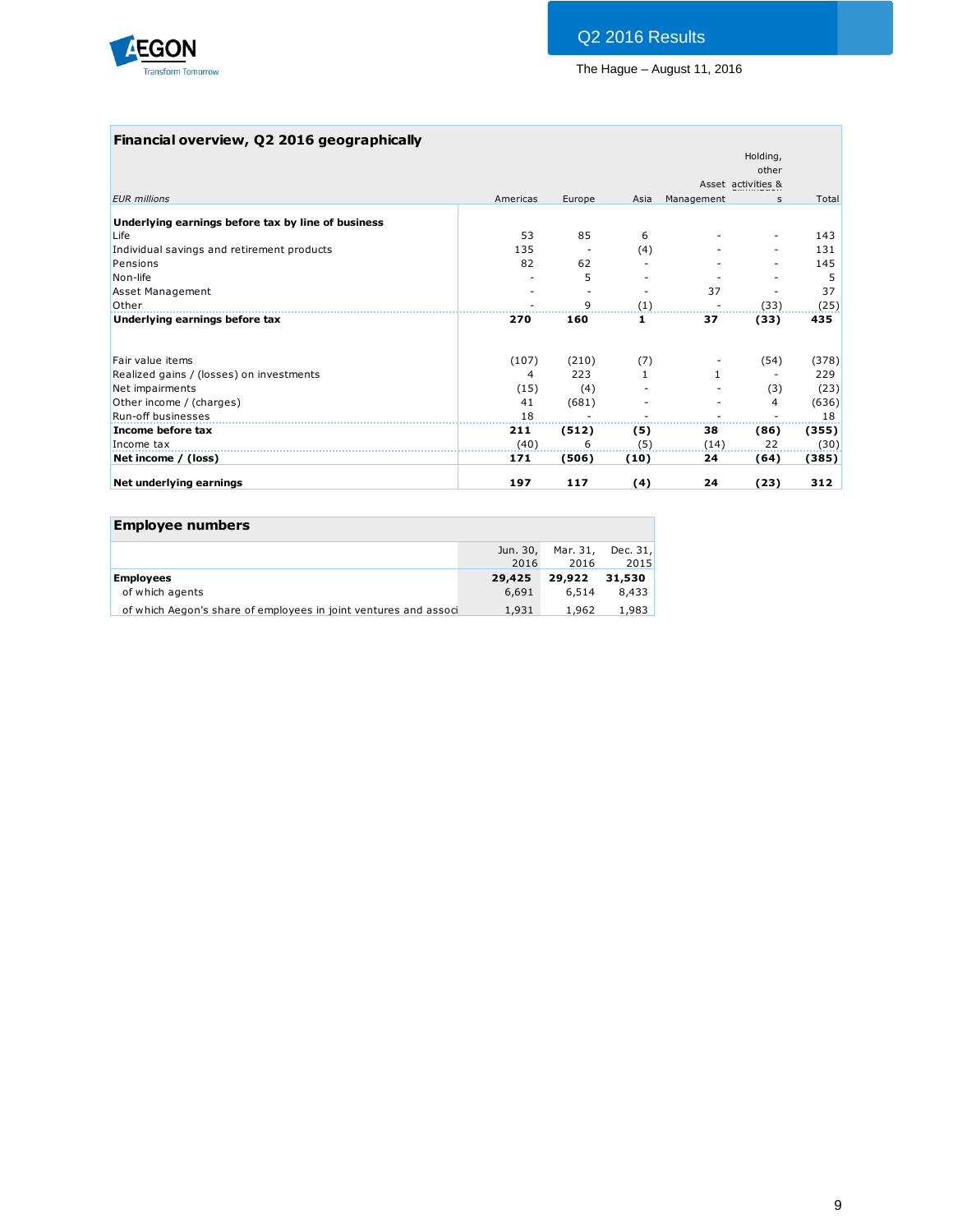

# Americas

- **Underlying earnings before tax decline to USD 305 million**
- **Net income doubles to USD 192 million as a result of a lower loss from fair value items**
- **Gross deposits up 5% to USD 10.5 billion; net outflows of USD 0.1 billion**
- **New life sales down to USD 156 million due to focus on profitability**

# **Execution of strategy**

In the Americas, Aegon is committed to increasing return on capital by reducing operating expenses. Aegon has implemented a number of programs to reduce operating expenses by USD 150 million by 2018. In the first half of 2016, expense reduction initiatives, including a voluntary separation plan, resulted in a headcount reduction of approximately 650 and annual expense savings in excess of the USD 40 million targeted for 2016. Next to expense savings, Aegon also aims to maintain profitability of its life and health products by implementing premium increases on part of its universal life and long-term care backbooks.

Aegon targets growth in capital light fee-linked products and reducing capital allocated to spread-based businesses in particular. Life and variable annuity sales were both down as a result of Aegon's adherence to a strict pricing policy in order to maintain profitability. Although negative for volumes, this also reduces investments in new business, supporting the capital position in the Americas and dividends to the group. Growth in retirement plan participants continued with a net increase of 126,000 in the quarter, although this did not translate into significant net deposits due to anticipated contract discontinuances, primarily in the newly acquired Mercer block. Accident & Health was also impacted by product rationalizations, which, although a short-term headwind for profitability, improve the quality of Aegon's product offering and long-term returns.

Aegon made good progress in the second quarter of 2016 and is on track to comply with the various requirements of the new Fiduciary Rule issued by the Department of Labor in April, and within the prescribed timeframe. Aegon is focused on ensuring organizational readiness ahead of the changes, including developing a variety of solutions that enable Aegon to fully meet the diverse needs of its customers and distribution partners in a post-Rule environment.

# **Underlying earnings before tax**

Underlying earnings before tax from the Americas in the second quarter of 2016 amounted to USD 305 million. The earnings decline compared with the second quarter of 2015 was the result of adverse claims experience, lower earnings from Variable Annuities and the recurring USD 25 million impact in Life of the actuarial assumption changes and model updates implemented in the third quarter of 2015. The lower earnings from Variable Annuities were due to the reduction of closed block variable annuity balances and declining margins.

- Life earnings were down to USD 39 million. Earnings included adverse mortality claims of USD 20 million and a negative adjustment to intangible assets of USD 21 million related to lower reinvestment rates and tightening credit spreads. Together with the aforementioned impact of actuarial assumption changes and model updates, these more than offset the benefit of lower expenses resulting from the expense savings programs.
- Earnings from Accident & Health declined to USD 20 million. Lower expenses arising from the expense savings programs were more than offset by adverse claims experience of USD 27 million in long-term care and the negative impact on earnings of product exits.
- Retirement Plans earnings amounted to USD 69 million. The benefit of expense savings was more than offset by margin pressure and the inclusion of the acquired business from Mercer, which contributed a loss of USD 3 million. The Mercer platform is expected to move towards profitability from 2017 onwards, driven by the integration onto Aegon's existing platforms.
- Mutual Funds earnings increased to USD 12 million, driven by the positive impact of net inflows.
- Earnings from Variable Annuities declined to USD 97 million. This was due to lower earnings from the declining closed block, lower margins on new production arising from lower interest rates and lower balances as a result of adverse investment returns. These more than offset the benefit of lower expenses.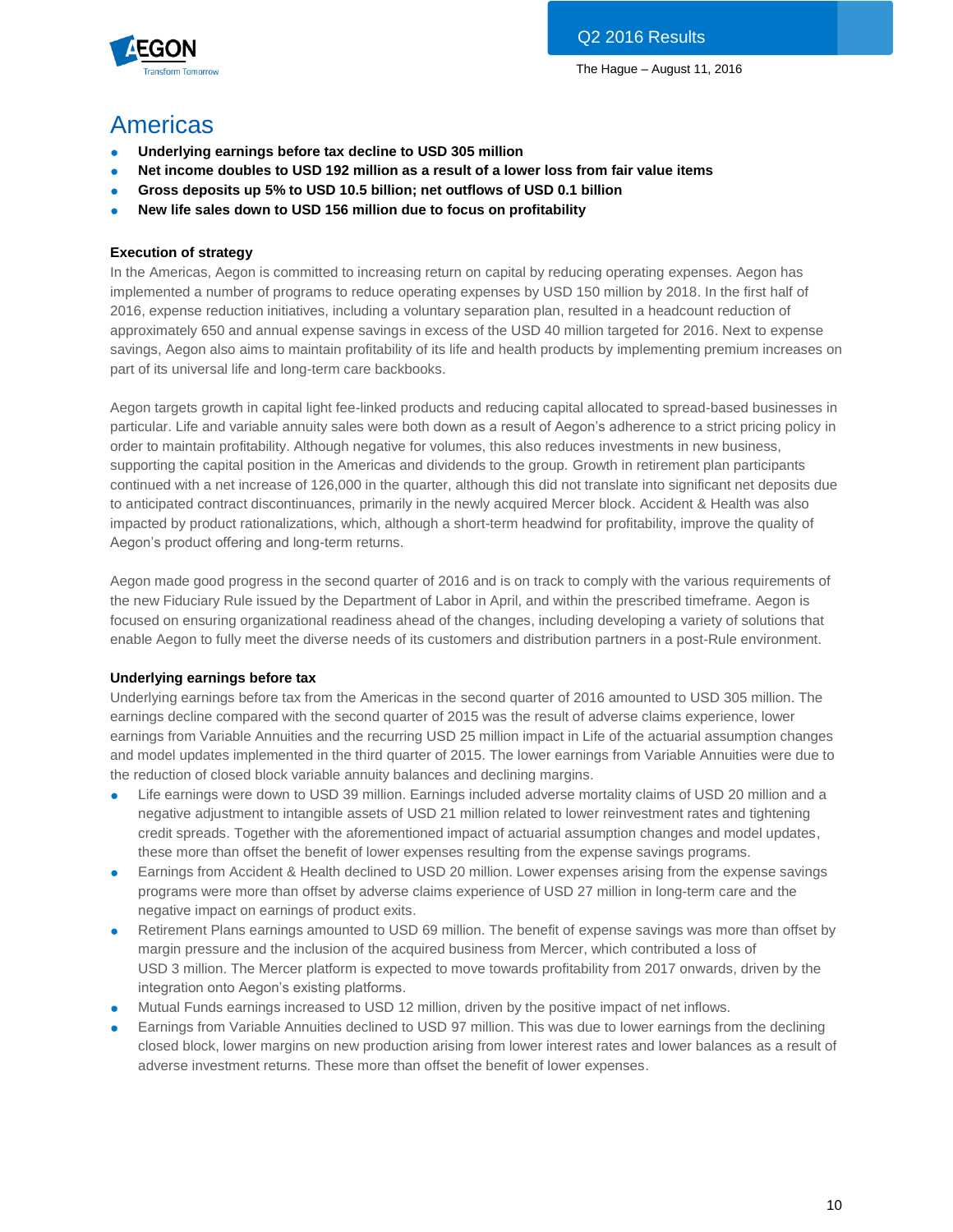

- Earnings from Fixed Annuities increased to USD 45 million, as the impact of the continued balance reduction was more than offset by positive adjustments to intangible assets of USD 12 million related to better than anticipated persistency and higher than projected credit spreads on the investment portfolio.
- Stable Value Solutions earnings amounted to USD 24 million.
- Earnings from Latin America amounted to nil.

# **Net income**

Net income from Aegon's businesses in the Americas increased to USD 192 million in the second quarter, mainly driven by a lower loss on fair value items.

The loss from fair value items declined to USD 122 million.

- Fair value investments amounted to a loss of USD 53 million, which was mainly the result of underperformance on hedge fund and private equity related investments.
- The loss on fair value hedges with an accounting match, which includes the hedges on Aegon's GMWB variable annuities, was USD 65 million. This was mainly caused by equity and interest rate volatility.
- The loss on fair value hedges without an accounting match under IFRS was USD 4 million. The loss on the macro hedge on the GMIB variable annuities block resulting from higher equity markets was offset by gains on low interest rate hedges in the second quarter.

Realized gains on investments increased to USD 5 million and were mainly related to normal trading activity. Net impairments were USD 17 million for the quarter, primarily related to investments in the energy industry. The results of run-off businesses improved to USD 21 million. Other income amounted to USD 45 million, mainly the result of the book gain on the divestment of certain assets of Transamerica Financial Advisors.

# **Return on capital**

In the second quarter of 2016, the return on average capital invested in Aegon's business in the Americas, excluding revaluation reserves and defined benefit plan remeasurements, amounted to 6.1%. The return on capital of Aegon's businesses excludes the benefit of leverage at the holding.

# **Operating expenses**

Operating expenses declined to USD 450 million, as the benefit of the expense savings programs was almost fully offset by higher restructuring expenses of USD 7 million and the Mercer acquisition. Excluding the addition of Mercer costs, operating expenses decreased by 5% compared with the second quarter of 2015.

#### **Sales**

Gross deposits increased by 5% to USD 10.5 billion. Gross deposits in Retirement Plans were up 23% to USD 8.1 billion, as the acquired Mercer business added USD 1.3 billion of deposits. Gross deposits in Variable Annuities were down to USD 1.1 billion, mainly driven by product adjustments implemented last year in response to the low interest rate environment and lower market demand for the product. Gross deposits in Mutual Funds were stable at USD 1.2 billion.

Net outflows amounted to USD 0.1 billion in the second quarter. Net deposits for Retirement Plans declined to USD 0.2 billion due to higher contract discontinuances from the Mercer block. In the first half of 2016, the asset retention rate increased to approximately 20% – up from 13% in the first half of 2015 – maintaining the target Aegon announced in 2013 and already met in the first quarter of 2016. Aegon intends to further increase the retention rate in the medium term. Net deposits in variable annuities declined to USD 0.1 billion, mainly due to lower sales. Net deposits in Mutual Funds were stable at USD 0.1 billion. Fixed Annuities experienced net outflows of USD 0.3 billion due to the overall portfolio reduction as part of the strategic repositioning of the business.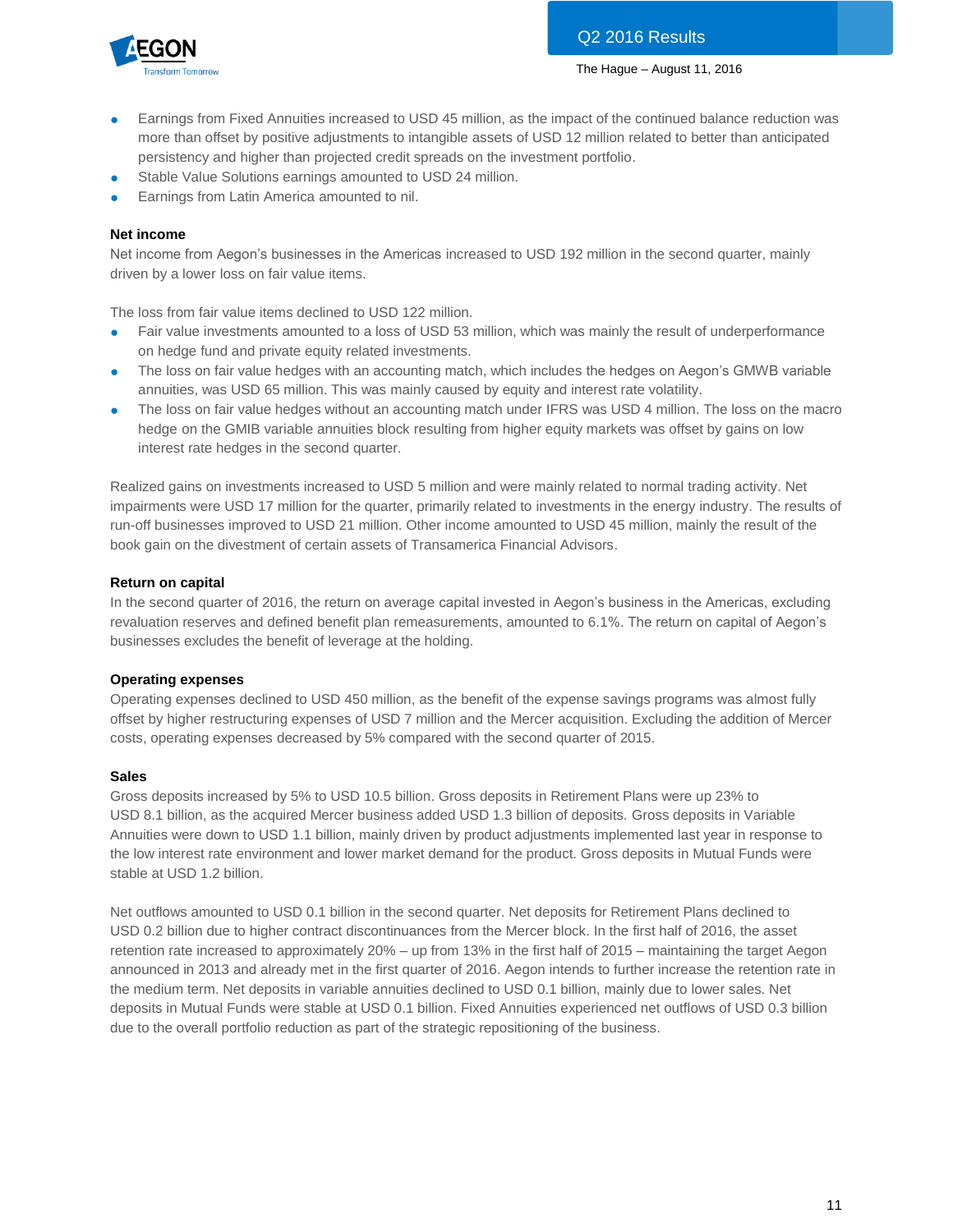

New life sales were down to USD 156 million, driven by all product categories. Indexed universal life sales were impacted by new sales force training programs, which in the longer term should have a favorable impact on sales. Sales of standard universal life and term life products declined as Aegon did not lower its pricing in line with some of its competitors. New premium production for accident & health insurance declined to USD 211 million, mainly resulting from a lower contribution from portfolio acquisitions and product exits.

# **Market consistent value of new business**

The market consistent value of new business declined to USD 70 million in the second quarter of 2016, as a higher contribution from life insurance was more than offset by a lower contribution from variable annuities. The latter was caused by lower sales volumes and interest rates.

### **Revenue-generating investments**

Revenue-generating investments increased by 2% during the second quarter to USD 463 billion. During the quarter, investments for account of policyholders were up 1%, while off balance sheet investments for third parties were 2% higher, both due to positive market impacts. General account assets increased by 3% over the quarter, as outflows from the run-off businesses and fixed annuities were more than offset by the positive impact of lower interest rates on asset values.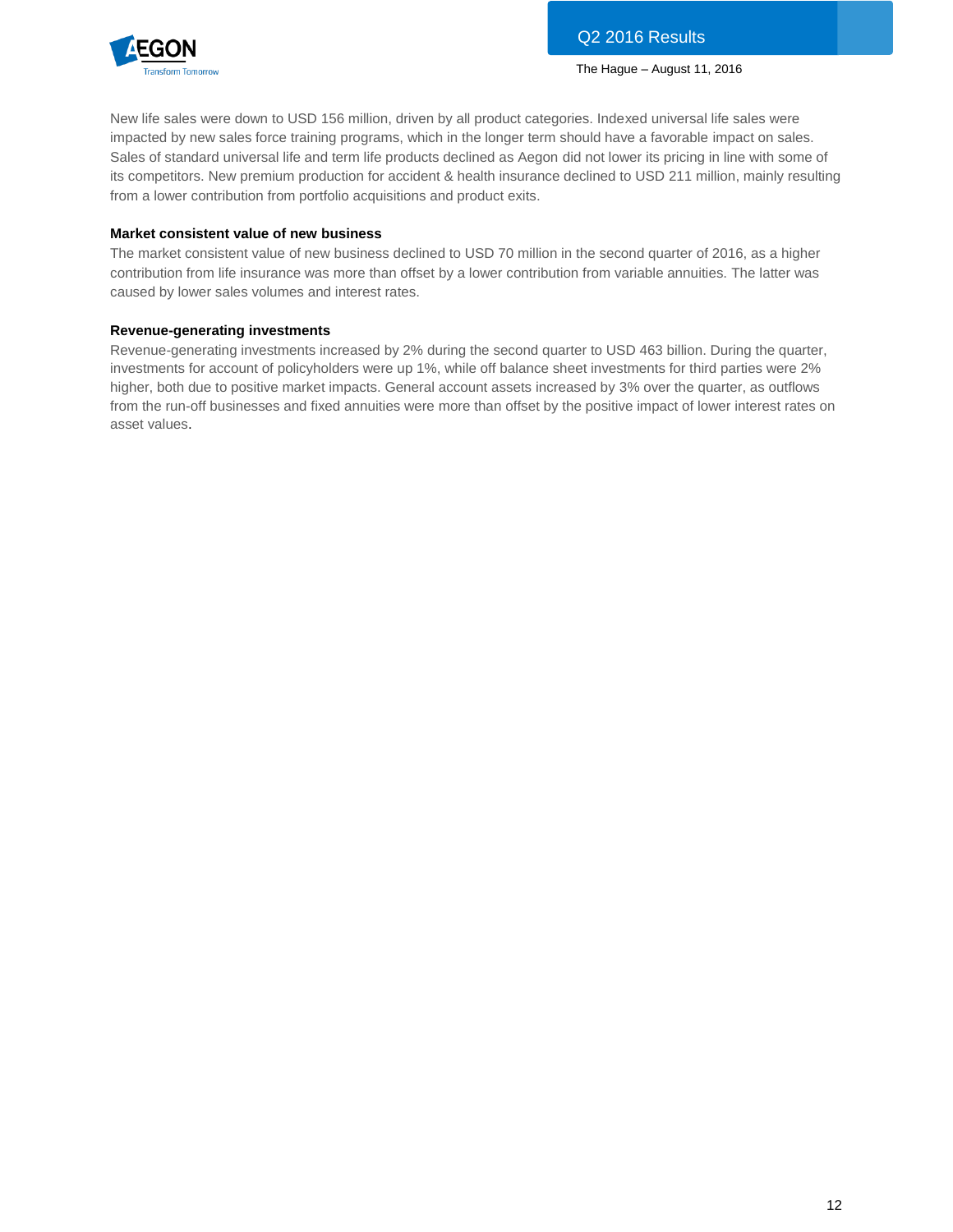

| <b>Americas</b>                                         |                |         |                |         |                          |                   |        |                            |
|---------------------------------------------------------|----------------|---------|----------------|---------|--------------------------|-------------------|--------|----------------------------|
| <b>USD millions</b><br>Notes                            | Q2 2016        | Q1 2016 | $\%$           | Q2 2015 | %                        | YTD 2016 YTD 2015 |        | $\frac{0}{0}$              |
| Underlying earnings before tax by line of business      |                |         |                |         |                          |                   |        |                            |
| Life                                                    | 39             | 47      | (19)           | 68      | (43)                     | 86                | 69     | 25                         |
| Accident & Health                                       | 20             | 44      | (55)           | 58      | (66)                     | 64                | 95     | (33)                       |
| <b>Retirement Plans</b>                                 | 69             | 54      | 28             | 72      | (4)                      | 123               | 140    | (2)                        |
| <b>Mutual Funds</b>                                     | 12             | 10      | $\tau$         | 11      | $\overline{4}$           | 22                | 21     | $\boldsymbol{2}$           |
| Variable Annuities                                      | 97             | 81      | 20             | 127     | (23)                     | 178               | 284    | (37)                       |
| <b>Fixed Annuities</b>                                  | 45             | 52      | (13)           | 37      | 23                       | 97                | 65     | 50                         |
| Stable Value Solutions                                  | 24             | 24      | (2)            | 25      | (7)                      | 48                | 51     | (6)                        |
| Latin America                                           |                |         |                | (2)     | 94                       |                   | (1)    | 92                         |
| Underlying earnings before tax                          | 305            | 312     | (2)            | 396     | (23)                     | 618               | 723    | (15)                       |
| Fair value items                                        | (122)          | (242)   | 50             | (321)   | 62                       | (365)             | (423)  | $14$                       |
| Realized gains / (losses) on investments                | 5              | 37      | (87)           | (28)    |                          | 41                | (60)   |                            |
| Net impairments                                         | (17)           | (35)    | 50             | 10      |                          | (53)              | 5      |                            |
| Other income / (charges)                                | 45             | (6)     | ÷,             |         |                          | 39                |        |                            |
| Run-off businesses                                      | 21             | 31      | (34)           | 19      | $\boldsymbol{v}$         | 52                | 37     | 42                         |
| Income before tax                                       | 236            | 96      | 145            | 76      |                          | 333               | 282    | 18                         |
| Income tax                                              | (44)           | 8       |                | 19      |                          | (36)              | (22)   | (67)                       |
| Net income / (loss)                                     | 192            | 104     | 85             | 94      | 104                      | 296               | 260    | $14\,$                     |
| Net underlying earnings                                 | 223            | 233     | (4)            | 308     | (28)                     | 456               | 543    | (16)                       |
| Commissions and expenses                                | 1,060          | 1,177   | (D)            | 1,181   | (10)                     | 2,236             | 2,320  | (4)                        |
| of which operating expenses                             | 450            | 479     | (6)            | 453     | (1)                      | 929               | 903    | $\sqrt{3}$                 |
|                                                         |                |         |                |         |                          |                   |        |                            |
| <b>New life sales</b>                                   | 10             |         |                |         |                          |                   |        |                            |
| Life single premiums                                    | 31             | 30      | $\overline{3}$ | 34      | (8)                      | 61                | 78     | (21)                       |
| Life recurring premiums annualized                      | 153            | 155     | (2)            | 171     | (11)                     | 308               | 325    | (5)                        |
| Total recurring plus 1/10 single                        | 156            | 158     | (2)            | 175     | (11)                     | 315               | 333    | (6)                        |
| Life                                                    | 144            | 150     | (4)            | 161     | (11)                     | 294               | 311    | (5)                        |
| Latin America                                           | 12             | 9       | 32             | 13      | (11)                     | 21                | 22     | (6)                        |
| Total recurring plus 1/10 single                        | 156            | 158     | (2)            | 175     | (11)                     | 315               | 333    | (6)                        |
| New premium production accident and health insurance    | 211            | 271     | (22)           | 237     | (11)                     | 482               | 566    | (15)                       |
| Gross deposits (on and off balance) by line of business | 10             |         |                |         |                          |                   |        |                            |
| Life                                                    | $\overline{2}$ | 3       | (11)           | 2       | 32                       | 5                 | 4      | 26                         |
| <b>Retirement Plans</b>                                 | 8,073          | 11,794  | (32)           | 6,574   | 23                       | 19,867            | 15,858 | 25                         |
| <b>Mutual Funds</b>                                     | 1,246          | 1,773   | (30)           | 1,222   | $\overline{c}$           | 3,019             | 2,531  | $\mathcal D$               |
| Variable Annuities                                      | 1,139          | 1,212   | (6)            | 2,126   | (46)                     | 2,351             | 4,466  | (47)                       |
| <b>Fixed Annuities</b>                                  | 61             | 67      |                | 70      | (13)                     | 128               | 151    | (15)                       |
| Latin America                                           | $\overline{2}$ | 2       | (8)            | 3       | (22)                     | 4                 | 6      |                            |
| <b>Total gross deposits</b>                             | 10,524         | 14,850  | (5)<br>(29)    | 9,996   | 5                        | 25,374            | 23,015 | (29)<br>10                 |
|                                                         |                |         |                |         |                          |                   |        |                            |
| Net deposits (on and off balance) by line of business   | 10             |         |                |         |                          |                   |        |                            |
| Life                                                    | (11)           | (8)     | (39)           | (9)     | (18)                     | (19)              | (22)   | $\boldsymbol{\mathcal{H}}$ |
| <b>Retirement Plans</b>                                 | 181            | 5,249   | (97)           | 2,053   | (91)                     | 5,430             | 6,651  | (18)                       |
| <b>Mutual Funds</b>                                     | 103            | 266     | (61)           | 117     | (11)                     | 369               | (49)   |                            |
| Variable Annuities                                      | 58             | 165     | (65)           | 378     | (85)                     | 223               | 1,388  | (84)                       |
| <b>Fixed Annuities</b>                                  | (328)          | (354)   | $\overline{7}$ | (452)   | 27                       | (683)             | (918)  | 26                         |
| Latin America                                           |                | 1       | (77)           |         |                          | 1                 |        |                            |
| Total net deposits excluding run-off businesses         | з              | 5,318   | (100)          | 2,086   | (100)                    | 5,322             | 7,051  | (25)                       |
| Run-off businesses                                      | (119)          | (264)   | 55             | (121)   | $\overline{\phantom{a}}$ | (383)             | (361)  | (6)                        |
| Total net deposits / (outflows)                         | (115)          | 5,054   |                | 1,965   | $\overline{a}$           | 4,939             | 6,690  | (26)                       |

# **Revenue-generating investments**

|                                             | Jun. 30, | Mar. 31. |              | Dec. 31, |                  |
|---------------------------------------------|----------|----------|--------------|----------|------------------|
|                                             | 2016     | 2016     | %            | 2015     | $\frac{0}{0}$    |
| Revenue-generating investments (total)      | 463.231  | 454,510  | $\mathbf{2}$ | 436,136  | 6                |
| Investments general account                 | 104,495  | 100,963  | 3            | 95,182   | $\boldsymbol{v}$ |
| Investments for account of policyholders    | 111,440  | 110,098  |              | 109,894  |                  |
| Off balance sheet investments third parties | 247,297  | 243,449  |              | 231,060  | 7 <sub>1</sub>   |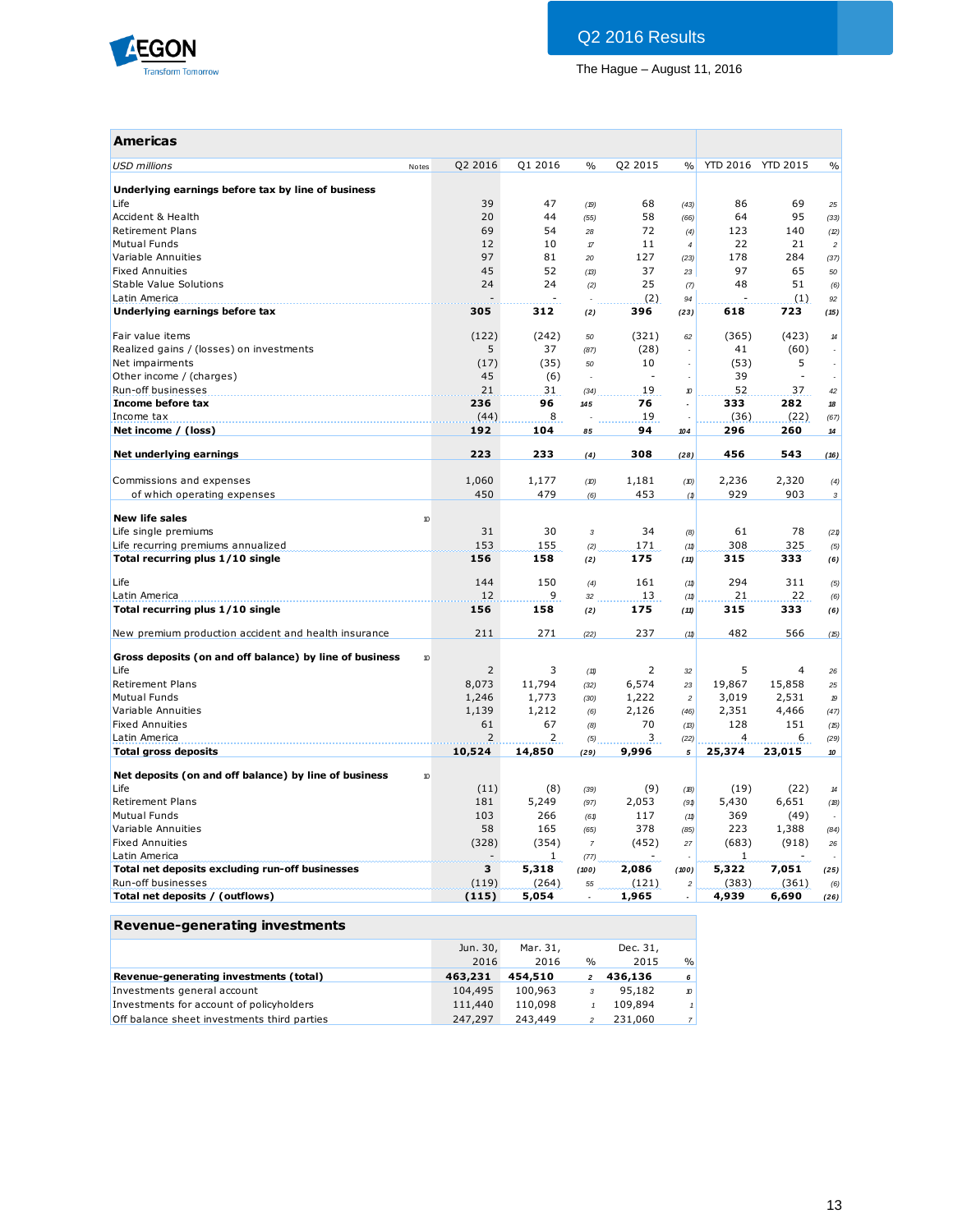

# Europe

- **Underlying earnings before tax increase 15% to EUR 160 million**
- **Net loss of EUR 506 million due to book loss on annuity book divestment in the United Kingdom**
- **Gross deposits up 13% to EUR 3.1 billion, driven by strong growth in the Netherlands**
- **Platform assets in the United Kingdom increase to EUR 10.8 billion**

# **Execution of strategy**

In its established markets in the Netherlands and the United Kingdom, Aegon's aim is to improve its customer experience by focusing on digital innovation and capturing a larger share of the customer value chain. In the Netherlands, Aegon's innovative banking platform Knab attracted approximately 7,000 new customers in the second quarter of 2016, continuing its strong growth and taking its total number of customers to over 100,000. Aegon also further reduced its exposure to longevity risk by completing an additional longevity transaction. This hedge covers approximately EUR 3 billion of underlying reserves and provides protection for a period of 50 years against longevity improvements.

In the United Kingdom, Aegon focuses on its pension and protection customers, which was demonstrated by the announcement to divest its own annuity portfolio to Rothesay Life and Legal & General. In its core pension business, Aegon aims to accelerate the upgrading of customers from its backbook to its market leading platform and the resulting consolidation of customer assets. Aegon upgraded approximately 40,000 customers and EUR 1.2 billion of their assets in the second quarter. This contributed to the EUR 1.6 billion of net inflows achieved in the second quarter, confirming Aegon's platform as one of the fastest growing in the market, with total assets reaching EUR 10.8 billion. The average size of new advised individual policies on the platform, including customers that chose to upgrade, was approximately EUR 77,000, more than double the amount for the traditional book of pensions and investment bonds. The recently announced acquisition of BlackRock's DC pension platform business fits this strategy and will further improve the scale and competitive position of Aegon's pension business.

Aegon focuses on profitable growth in Central & Eastern Europe (CEE) and Spain & Portugal. In CEE, Aegon aims to grow mostly in protection products, which offer the best value for money for customers. In the second quarter of 2016, this strategy again resulted in life and non-life sales growth in most countries through all distribution channels, with the main exception being Poland. As a result, the share of protection products in the sales mix grew to over 40% in the second quarter of 2016. In Poland, Aegon reached an agreement to take over the management of Nordea's Polish Pillar II pension fund. The deal will make Aegon Poland the fourth largest pension fund in the country and add EUR 1.5 billion of assets under management. In Spain, sales from the joint venture with Santander continued to grow for both life and non-life products, while Aegon's investments in improving the quality of the products and the distribution resulted in higher retention rates.

# **Underlying earnings before tax**

Underlying earnings before tax from Aegon's operations in Europe increased by 15% to EUR 160 million. This was the result of lower DPAC amortization in the United Kingdom due to the write down of DPAC related to upgrading customers to the retirement platform in the fourth quarter of 2015, and the normalization of surrenders in Poland.

- Underlying earnings in the Netherlands were up by 2% to EUR 138 million. Earnings from Pensions increased to EUR 59 million, as an improved mortality result was partially offset by a lower benefit from one-time items, which amounted to EUR 4 million in the second quarter of 2016. Life & Savings earnings declined to EUR 74 million, driven by higher expenses and lower mortgage yields. The Non-life business incurred a loss of EUR 4 million, due to lower investment income and higher weather-related losses. Earnings from the distribution businesses increased to EUR 9 million, mainly driven by expense savings.
- The United Kingdom contributed underlying earnings of EUR 7 million. Life earnings declined to EUR 7 million, primarily the result of the divestment of the annuity business. Earnings from Pensions increased to nil, as the benefit of lower DPAC amortization more than offset margin pressure arising from the implementation of the DWP fee cap and upgrades of policies to the platform.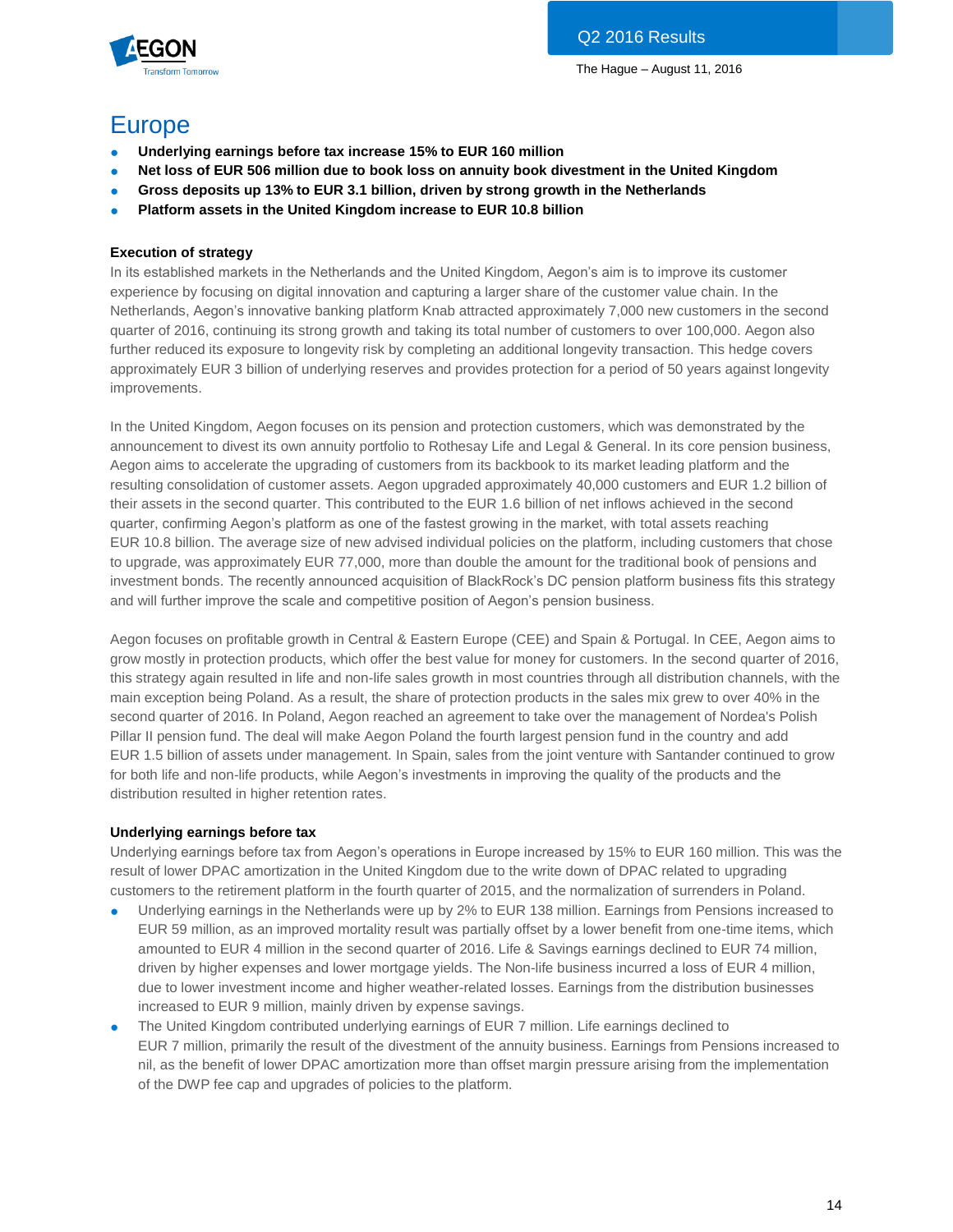

- Underlying earnings in CEE increased to EUR 14 million. Surrenders in Poland normalized after the elevated levels seen in 2015 due to Aegon's decision to temporarily cancel back-end loaded fees on unit-linked policies. In addition, earnings from the Czech Republic and Slovakia increased due to higher technical margins.
- Underlying earnings in Spain & Portugal were down to nil, mainly due to higher claims and timing of expenses.

# **Net income**

The net loss from Aegon's businesses in Europe amounted to EUR 506 million. The loss from fair value items amounted to EUR 210 million. This was largely the result of interest rate hedges in the Netherlands due to a mismatch on an IFRS basis and tightening credit spreads. Realized gains increased to EUR 223 million, due to a rebalancing of the remaining investment portfolio in the United Kingdom and asset-liability management adjustments in the Netherlands. Impairments amounted to EUR 4 million, mainly driven by a consumer loan portfolio in the Netherlands. Other charges amounted to EUR 681 million, which was driven by the loss on the annuity book divestment in the United Kingdom.

# **Return on capital**

The return on average capital invested in Aegon's businesses in Europe increased to 6.2%, excluding revaluation reserves and defined benefit plan remeasurements. For the Netherlands, it was 10.5%. The return in the United Kingdom was nil. In CEE, it was 11.5%, while in Spain & Portugal it was -1.4%. Return on capital of Aegon's businesses excludes the benefit of leverage at the holding.

# **Operating expenses**

Operating expenses increased by 4% to EUR 369 million. This was mainly driven by the Netherlands in the form of higher Solvency II related expenses, the cost of an IT project that will result in annual expense savings going forward and investments in growth businesses, including Knab.

# **Sales**

Gross deposits were up by 13% to EUR 3.1 billion. This growth was primarily the result of the continued strong performance of Knab, which accounted for EUR 1.1 billion of gross deposits in the second quarter, up from EUR 0.7 billion in the second quarter of 2015. In the United Kingdom, platform gross deposits increased to EUR 1.9 billion, including upgraded policies of EUR 1.3 billion.

Net deposits for Europe increased to EUR 0.2 billion, due to higher inflows from Knab, the pension business in CEE and lower outflows in the United Kingdom from the traditional pension business.

Production of mortgages in the Netherlands in the second quarter of 2016 increased by 34% to EUR 1.6 billion, of which EUR 0.8 billion was related to third-party investor demand.

New life sales amounted to EUR 75 million in the second quarter. Higher sales in Turkey, Hungary and from the joint venture with Santander in Spain were more than offset by lower life sales in Poland and the Czech Republic, and lower pension sales in the Netherlands. Premium production for accident & health and general insurance was up 40% to EUR 36 million, mainly the result of higher sales in Spain & Portugal through the joint venture with Santander and increased motor insurance sales in Hungary.

# **Market consistent value of new business**

The market consistent value of new business in Europe was down to EUR 39 million. This was mainly caused by the exclusion of the value of new business generated by Aegon Bank in the Netherlands as of 2016. Excluding this change, the value of new business declined as a growing contribution from the joint venture with Santander in Spain & Portugal was more than offset by lower contribution from mortgages in the Netherlands.

# **Revenue-generating investments**

Revenue-generating investments declined to EUR 163 billion, mainly due to the divestment of the annuity book in the United Kingdom.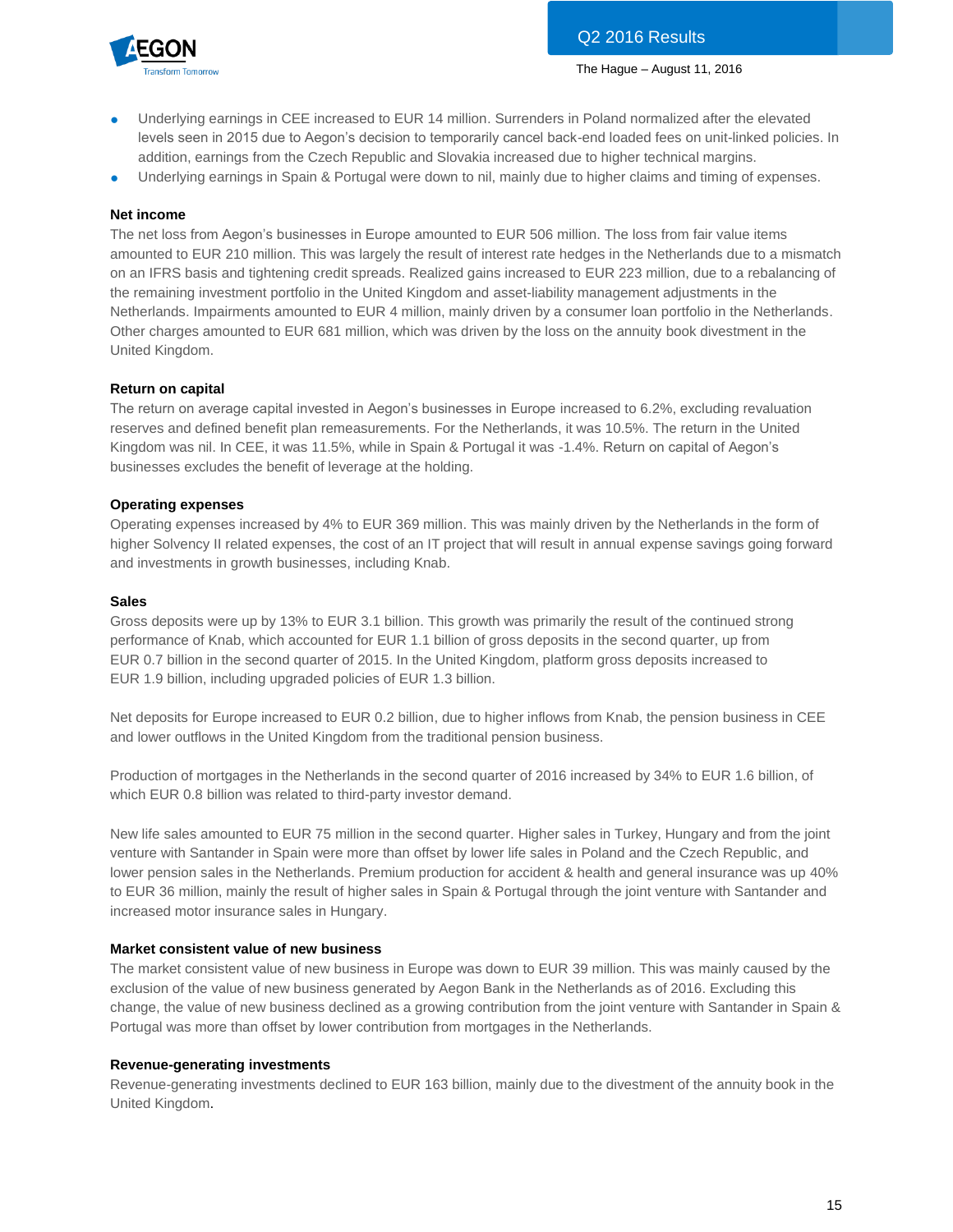

| <b>Europe</b>                                        |                |                     |                |              |                |             |                   |                  |
|------------------------------------------------------|----------------|---------------------|----------------|--------------|----------------|-------------|-------------------|------------------|
| <b>EUR</b> millions<br>Notes                         | Q2 2016        | Q1 2016             | $\frac{0}{0}$  | Q2 2015      | $\frac{0}{0}$  |             | YTD 2016 YTD 2015 | $\frac{0}{0}$    |
| Underlying earnings before tax                       |                |                     |                |              |                |             |                   |                  |
| The Netherlands                                      | 138            | 128                 | 8              | 136          | $\sqrt{2}$     | 267         | 267               |                  |
| United Kingdom                                       | $\overline{7}$ | 23                  | (68)           | (10)         |                | 30          | (8)               |                  |
| Central & Eastern Europe                             | 14             | 15                  | (2)            | 10           | 49             | 29          | 15                | 91               |
| Spain & Portugal                                     |                | 3                   | (88)           | 4            | (91)           | 3           | 6                 | (46)             |
| Underlying earnings before tax                       | 160            | 169                 | (5)            | 139          | 15             | 330         | 281               | $17\,$           |
|                                                      |                |                     |                |              |                |             |                   |                  |
| Fair value items                                     | (210)          | (71)                | (197)          | (125)        | (68)           | (281)       | (7)               |                  |
| Realized gains / (losses) on investments             | 223            | 17                  | $\overline{a}$ | 157          | 42             | 240         | 299               | (20)             |
| Net impairments                                      | (4)            | $\mathbf{1}$        | ä,             | (2)          | (190)          | (4)         | (8)               | 53               |
|                                                      | (681)          |                     |                |              |                |             |                   |                  |
| Other income / (charges)<br>5<br>Income before tax   |                | $\mathbf{1}$<br>116 |                | (11)<br>160  |                | (680)       | (11)<br>554       |                  |
|                                                      | (512)          |                     |                |              |                | (395)       |                   |                  |
| Income tax                                           | 6              | (17)                |                | (17)         |                | (12)        | (127)             | 91               |
| Net income / (loss)                                  | (506)          | 99                  |                | 143          | L,             | (407)       | 426               |                  |
| Net income / (loss) attributable to:                 |                |                     |                |              |                |             |                   |                  |
| Equity holders of Aegon N.V.                         | (506)          | 99                  |                | 143          | ÷,             | (407)       | 426               |                  |
| Net underlying earnings                              | 117            | 138                 | (15)           | 118          | (1)            | 255         | 227               | 13               |
| Commissions and expenses                             | 522            | 545                 | (4)            | 598          | (B)            | 1,067       | 1,214             | (2)              |
| of which operating expenses                          | 369            | 360                 | $\overline{a}$ | 354          | $\overline{4}$ | 729         | 713               | $\overline{c}$   |
| <b>New life sales</b>                                |                |                     |                |              |                |             |                   |                  |
| 6, 10                                                |                |                     |                |              |                |             |                   |                  |
| Life single premiums                                 | 256            | 353                 | (27)           | 270          | (5)            | 609         | 662               | (8)              |
| Life recurring premiums annualized                   | 49             | 50                  | (1)            | 49           |                | 99          | 104               | (5)              |
| Total recurring plus 1/10 single                     | 75             | 85                  | (12)           | 76           | (2)            | 160         | 170               | (6)              |
| Life                                                 | 59             | 59                  | ä,             | 58           | $\mathbf{1}$   | 117         | 126               | (7)              |
| Pensions                                             | 16             | 26                  | (38)           | 18           | (11)           | 42          | 44                | (3)              |
| Total recurring plus 1/10 single                     | 75             | 85                  | (12)           | 76           | (2)            | 160         | 170               | (6)              |
|                                                      |                |                     |                |              |                |             |                   |                  |
| The Netherlands                                      | 23             | 38                  | (39)           | 25           | (6)            | 62          | 62                | (1)              |
| United Kingdom                                       | 20             | 18                  | 11             | 19           | $\sqrt{2}$     | 38          | 36                | $\sqrt{5}$       |
| Central & Eastern Europe                             | 21             | 19                  | $\mathcal{B}$  | 22           | (4)            | 40          | 50                | (20)             |
| Spain & Portugal                                     | 11             | 10                  | $\overline{7}$ | 10           | $\overline{c}$ | 20          | 22                | (7)              |
| Total recurring plus 1/10 single                     | 75             | 85                  | (12)           | 76           | (2)            | 160         | 170               | (6)              |
| New premium production accident and health insurance | 9              | 10                  | (9)            | 6            | 53             | 19          | 14                | 29               |
| New premium production general insurance             | 27             | 24                  | $11\,$         | 20           | 36             | 51          | 42                | 22               |
| Gross deposits (on and off balance)<br>10            |                |                     |                |              |                |             |                   |                  |
| The Netherlands                                      | 1,511          | 1,856               |                |              |                | 3,367       | 2,678             |                  |
|                                                      |                |                     | (19)           | 1,116        | 35             |             |                   | 26               |
| United Kingdom                                       | 1,506          | 1,519               | (1)            | 1,549        | (3)            | 3,025       | 2,989             | $\it 1$          |
| Central & Eastern Europe                             | 64             | 61                  | 5              | 55           | 18             | 126         | 109               | 15               |
| Spain & Portugal<br><b>Total gross deposits</b>      | 6              | 6                   | 2              | 4            | 40<br>13       | 11<br>6,529 | 10<br>5,786       | 19               |
|                                                      | 3,088          | 3,441               | (10)           | 2,723        |                |             |                   | 13               |
| Net deposits (on and off balance)<br>$10$            |                |                     |                |              |                |             |                   |                  |
| The Netherlands                                      | 445            | 782                 | (43)           | 355          | 25             | 1,227       | 1,150             | $\boldsymbol{7}$ |
| United Kingdom                                       | (328)          | (93)                | ÷.             | (406)        | 19             | (421)       | (424)             | $\it 1$          |
| Central & Eastern Europe                             | 39             | 40                  | (3)            | (36)         |                | 79          | (13)              |                  |
| Spain & Portugal                                     | 3              | $\overline{2}$      | 54             | $\mathbf{2}$ | 65             | 5           | 4                 | 36               |
| Total net deposits / (outflows)                      | 159            | 731                 | (78)           | (85)         |                | 890         | 718               | 24               |
| <b>Revenue-generating investments</b>                |                |                     |                |              |                |             |                   |                  |
|                                                      |                |                     |                |              |                |             |                   |                  |
|                                                      | Jun. 30,       | Mar. 31,            |                | Dec. 31,     |                |             |                   |                  |
|                                                      | 2016           | 2016                | $\frac{0}{0}$  | 2015         | %              |             |                   |                  |

|                                             | 2016    | 2016    | $v_{\rm h}$ | 2015    | $\frac{9}{2}$  |
|---------------------------------------------|---------|---------|-------------|---------|----------------|
| Revenue-generating investments (total)      | 163,352 | 172,554 | (5)         | 175,687 | (7)            |
| Investments general account                 | 60,661  | 69.530  | (13)        | 68,459  | (11)           |
| Investments for account of policyholders    | 94,211  | 94,682  |             | 99.070  | (5)            |
| Off balance sheet investments third parties | 8,480   | 8,342   |             | 8.158   | $\overline{4}$ |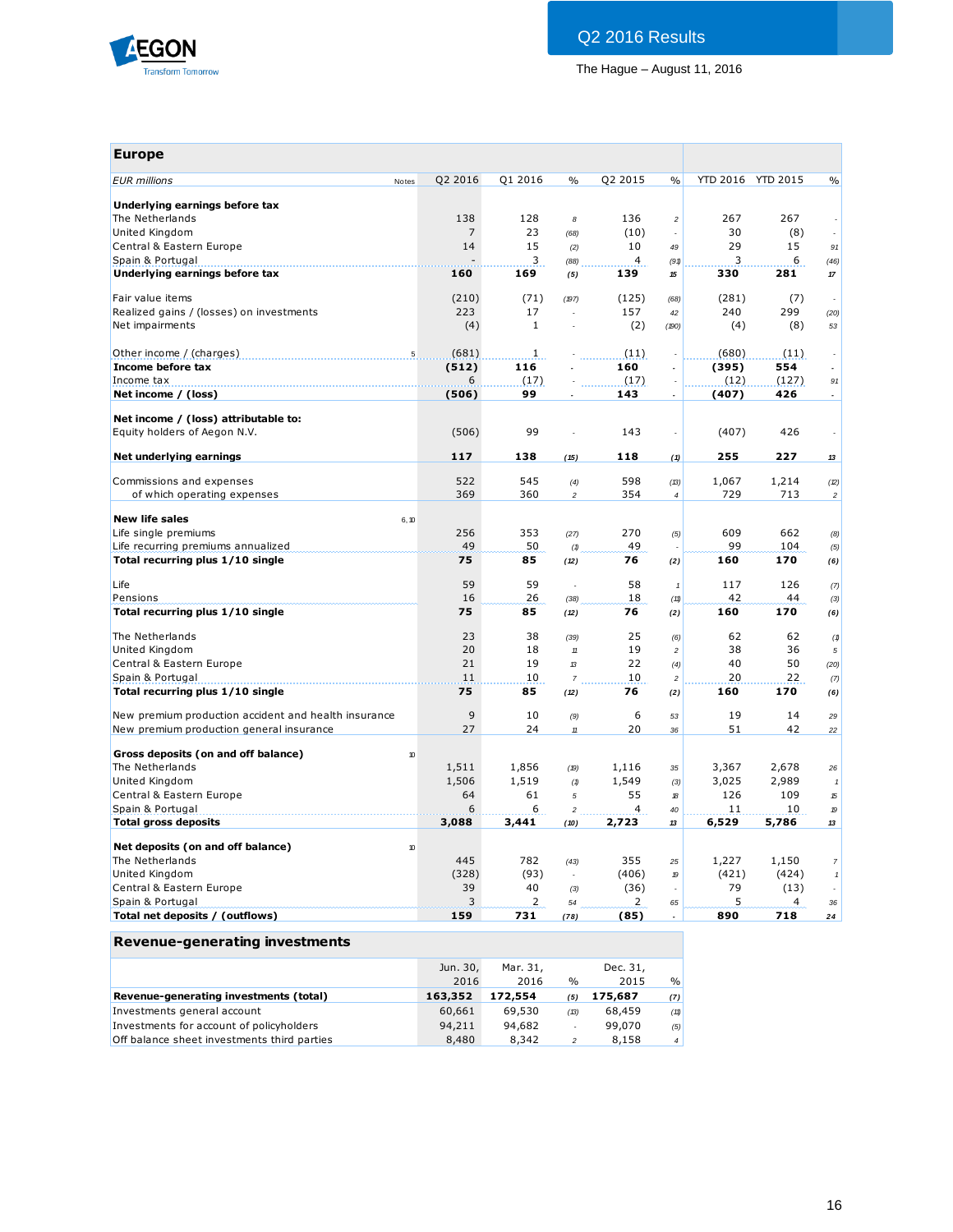

| <b>Europe Segments</b> |  |
|------------------------|--|
|------------------------|--|

|                                          |                           |                   | Central &         |                     |                |
|------------------------------------------|---------------------------|-------------------|-------------------|---------------------|----------------|
| <b>EUR millions</b>                      | <b>The</b><br>Netherlands | United<br>Kingdom | Eastern<br>Europe | Spain &<br>Portugal | Europe         |
| 2016 02                                  |                           |                   |                   |                     |                |
| Underlying earnings before tax           |                           |                   |                   |                     |                |
| geographically by line of business       |                           |                   |                   |                     |                |
| Life                                     | 74                        | $\overline{7}$    | 6                 | (3)                 | 85             |
| Pensions                                 | 59                        |                   | 3                 |                     | 62             |
| Non-life                                 | (4)                       |                   | 5                 | 3                   | 5              |
| Other                                    | 9                         |                   |                   |                     | 9              |
| Underlying earnings before tax           | 138                       | 7                 | 14                | -                   | 160            |
| Fair value items                         | (205)                     | (6)               |                   |                     | (210)          |
| Realized gains / (losses) on investments | 93                        | 131               |                   | (1)                 | 223            |
| Impairment charges                       | (8)                       |                   |                   |                     | (8)            |
| Impairment reversals                     | $\overline{4}$            |                   |                   |                     | $\overline{4}$ |
| Other income / (charges)                 | 5<br>$\overline{a}$       | (681)             |                   | -                   | (681)          |
| Income / (loss) before tax               | 22                        | (548)             | 14                |                     | (512)          |
| Income tax (expense) / benefit           | (4)                       | 14                | (3)               | (2)                 | 6              |
| Net income / (loss)                      | 19                        | (533)             | 11                | (3)                 | (506)          |
| Net income / (loss) attributable to:     |                           |                   |                   |                     |                |
| Equity holders of Aegon N.V.             | 19                        | (533)             | 11                | (3)                 | (506)          |
| Net underlying earnings                  | 108                       |                   | 12                | (2)                 | 117            |
| Commissions and expenses                 | 250                       | 171               | 59                | 41                  | 522            |
| of which operating expenses              | 214                       | 99                | 35                | 21                  | 369            |

|                                                                      |   | The                | United                   | Central &<br>Eastern     | Spain &                  |              |
|----------------------------------------------------------------------|---|--------------------|--------------------------|--------------------------|--------------------------|--------------|
| <b>EUR millions</b>                                                  |   | <b>Netherlands</b> | Kingdom                  | Europe                   | Portugal                 | Europe       |
| 2015 02                                                              |   |                    |                          |                          |                          |              |
| Underlying earnings before tax<br>geographically by line of business |   |                    |                          |                          |                          |              |
| Life                                                                 |   | 80                 | 28                       | 2                        | 1                        | 111          |
| Pensions                                                             |   | 53                 | (39)                     | 3                        |                          | 17           |
| Non-life                                                             |   | (1)                |                          | 5                        | 3                        | 8            |
| Other                                                                |   | 3                  |                          |                          | $\overline{a}$           | 3            |
| Underlying earnings before tax                                       |   | 136                | (10)                     | 10                       | 4                        | 139          |
| Fair value items                                                     |   | (117)              | (8)                      |                          |                          | (125)        |
| Realized gains / (losses) on investments                             |   | 101                | 54                       | $\mathbf{1}$             | $\mathbf{1}$             | 157          |
| Impairment charges                                                   |   | (3)                |                          | 1                        |                          | (2)          |
| Impairment reversals                                                 |   | 1                  | $\overline{\phantom{m}}$ |                          |                          | $\mathbf{1}$ |
| Other income / (charges)                                             | 5 |                    | (11)                     |                          | $\overline{\phantom{m}}$ | (11)         |
| Income / (loss) before tax                                           |   | 117                | 25                       | 12                       | 4                        | 160          |
| Income tax (expense) / benefit                                       |   | (26)               | 14                       | (3)                      | (2)                      | (17)         |
| Net income / (loss)                                                  |   | 91                 | 39                       | 10                       | $\overline{2}$           | 143          |
| Net income / (loss) attributable to:                                 |   |                    |                          |                          |                          |              |
| Equity holders of Aegon N.V.                                         |   | 91                 | 39                       | 10                       | $\overline{2}$           | 143          |
| Net underlying earnings                                              |   | 106                | 3                        | $\overline{\phantom{a}}$ | $\overline{2}$           | 118          |
| Commissions and expenses                                             |   | 263                | 236                      | 64                       | 35                       | 598          |
| of which operating expenses                                          |   | 200                | 102                      | 35                       | 17                       | 354          |
|                                                                      |   |                    |                          |                          |                          |              |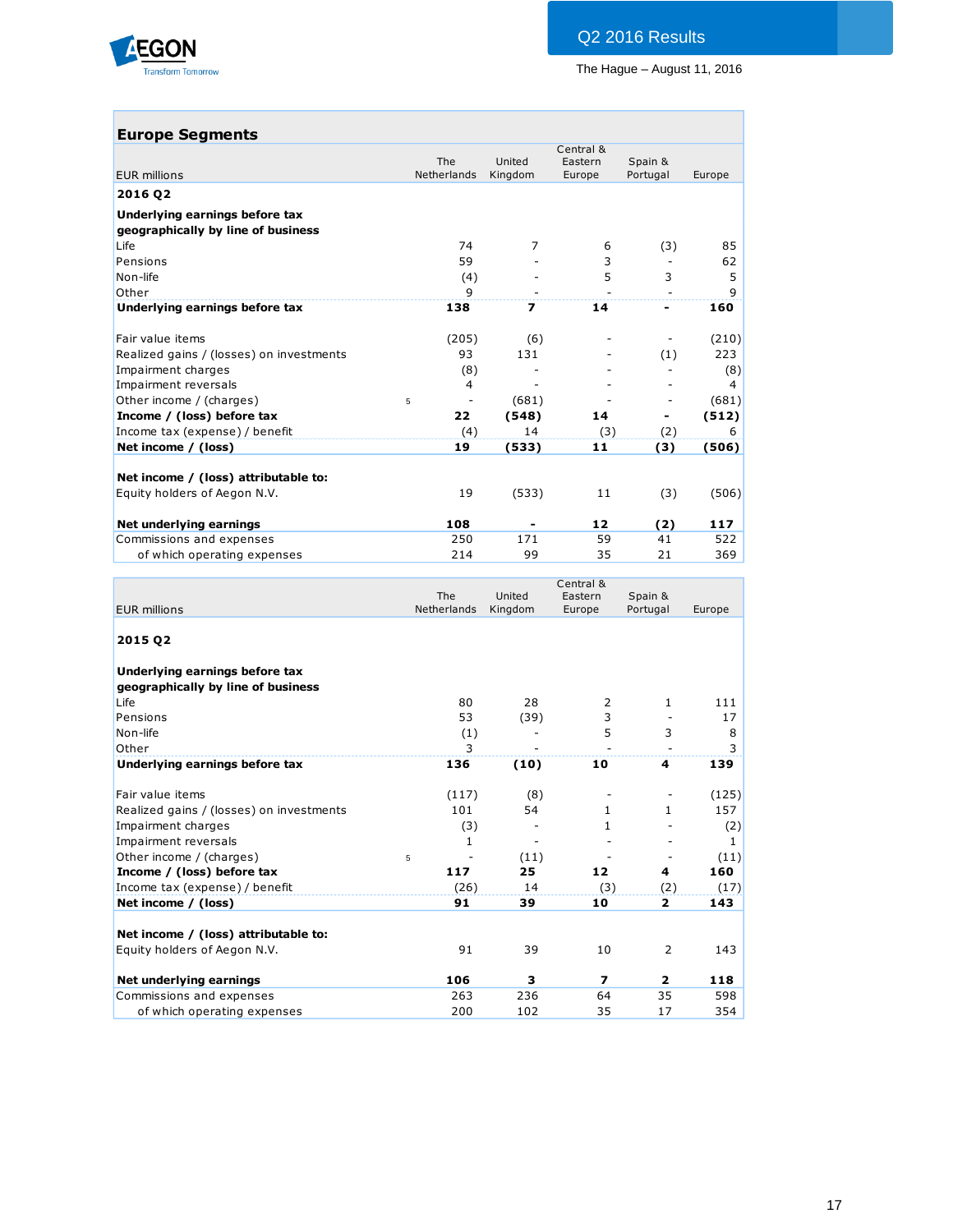

# Asia

- **Underlying earnings before tax decrease to USD 1 million driven by ownership increase in India**
- **Net loss amounts to USD 12 million**
- **New life sales decrease to USD 35 million due to focus on profitability**
- **Gross deposits increase to USD 106 million supported by the launch of a new VA product**

# **Execution of strategy**

Aegon strives for its Asian businesses to become a financially meaningful contributor and growth engine for the group. In Asia, the company focuses on three fast-growing and underserved customer segments: High Net Worth (HNW) individuals, aging affluent customers, and ascending affluent customers. Universal life insurance, variable annuities, and protection products are core products in the region. These products are supplemented with direct-to-consumer offerings using digital platforms in markets in which Aegon does not have an insurance presence.

Aegon aims to grow its distribution network in Asia in order to reach more customers. Aegon Sony Life – Aegon's strategic partnership in Japan – secured a new banking distribution relationship in the quarter, thereby expanding the number of banks with which it partners to 26. In Singapore, Aegon set up a new bancassurance team to tailor its services and better support Singapore-based banks in servicing HNW customers. In India, Aegon Life received the 'e-Business Leader' award at the Indian Insurance Industry Awards by Fintelekt for the fourth consecutive year. This award recognizes Aegon Life's successful direct-to-customer e-sales distribution.

Given the further decline in interest rates, Aegon is continuing to make changes to its product portfolio in Asia. In the second quarter, Aegon introduced foreign currency variable annuities in Japan and launched a redesigned universal life product for the HNW market. In July, commissions on yen-denominated variable annuities were reduced to restore the profitability of sales. These actions are expected to lead to a further shift in sales from Yen-denominated products to more profitable foreign currency products.

# **Underlying earnings before tax**

In the second quarter of 2016, Aegon's underlying earnings before tax in Asia decreased to USD 1 million, mainly due to an increase in Aegon's stake in its strategic partnership in India from 26% to 49%. On a comparable basis, underlying earnings increased by USD 1 million.

- Earnings from HNW businesses decreased to USD 10 million. This decrease was mainly driven by a charge of USD 4 million from lower than anticipated reinvestment yields.
- Earnings from Aegon Direct & Affinity Marketing Services (ADAMS) improved to USD 2 million due to a restructuring charge in the same quarter last year and USD 1 million reserve releases.
- The loss from Strategic partnerships in China, Japan and India increased to USD 11 million, largely as a result of the increase in ownership from 26% to 49% in Aegon's strategic partnership in India.

# **Net income**

The net loss from Aegon's operations in Asia amounted to USD 12 million. The loss from fair value items of USD 8 million was mainly the result of hedging results on the guarantees of the variable annuity business in Japan. Realized gains of USD 1 million were driven by normal trading activity in a low interest rate environment. Income tax amounted to USD 6 million, as a result of relatively high profits for tax purposes and limited tax benefits on losses.

# **Return on capital**

The return on average capital invested in Aegon's businesses in Asia, excluding revaluation reserves, was -1.4%.

# **Operating expenses**

Operating expenses increased by 4% to USD 40 million in the second quarter driven by the increase in Aegon's stake in its strategic partnership in India from 26% to 49%. On a comparable basis, operating expenses decreased by 2%. Lower expenses from ADAMS following last year's restructuring were partly offset by increased expenses to support business growth in China and Japan, and unfavorable currency movements.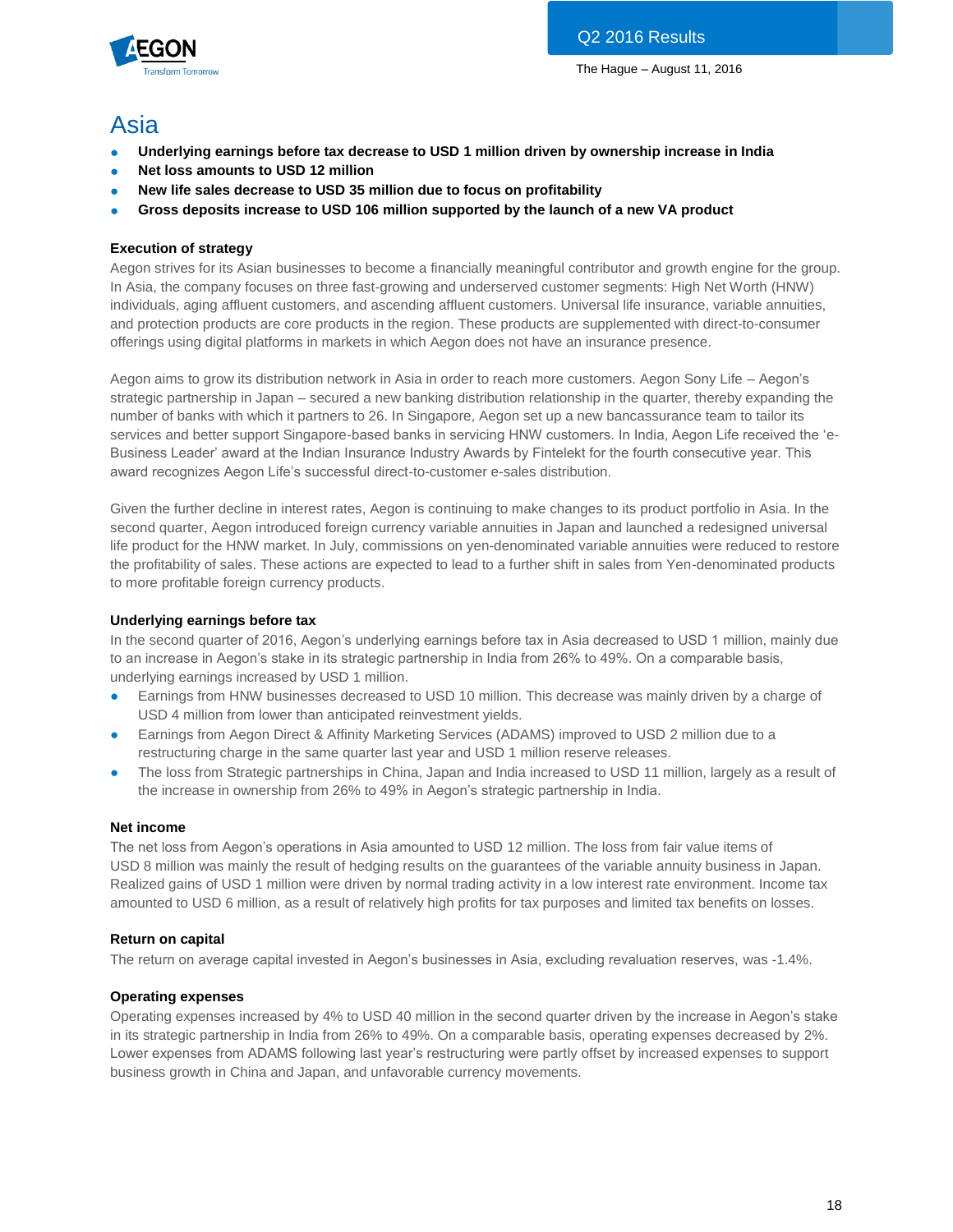

# **Sales**

New life sales decreased by 20% compared with the second quarter of 2015 to USD 35 million.

- Sales from HNW businesses declined by 31% to USD 24 million as a result of Aegon's strict pricing discipline.
- Sales from Strategic partnerships increased by 28% to USD 11 million mainly driven by strong production in the agency and broker channels in China.

New premium production from accident & health insurance decreased by 40% to USD 4 million mainly due to rationalization of sales campaigns in the ADAMS business, especially in Indonesia.

Gross deposits from Strategic partnerships increased by 7% to USD 106 million as a result of favorable currency movements. Deposits declined by 5% on a constant currency basis as lower yen-denominated variable annuity sales were partially offset by the launch of a foreign currency variable annuity. The new foreign currency variable annuity contributed approximately 30% of sales in the quarter with a positive market consistent value of new business. Net deposits increased to USD 90 million reflecting favorable currency movements and improved lapse rates.

### **Market consistent value of new business**

The market consistent value of new business in Asia decreased to a negative USD 1 million. This was caused mainly by lower life sales and lower interest rates. Aegon is taking actions to improve the market consistent value of new business by redesigning a number of existing products and introducing new products.

### **Revenue-generating investments**

Revenue-generating investments were up 7% from the first quarter of 2016 to USD 8 billion, mainly driven by favorable market movements and growth of the HNW businesses as well as by sales growth from Strategic partnerships.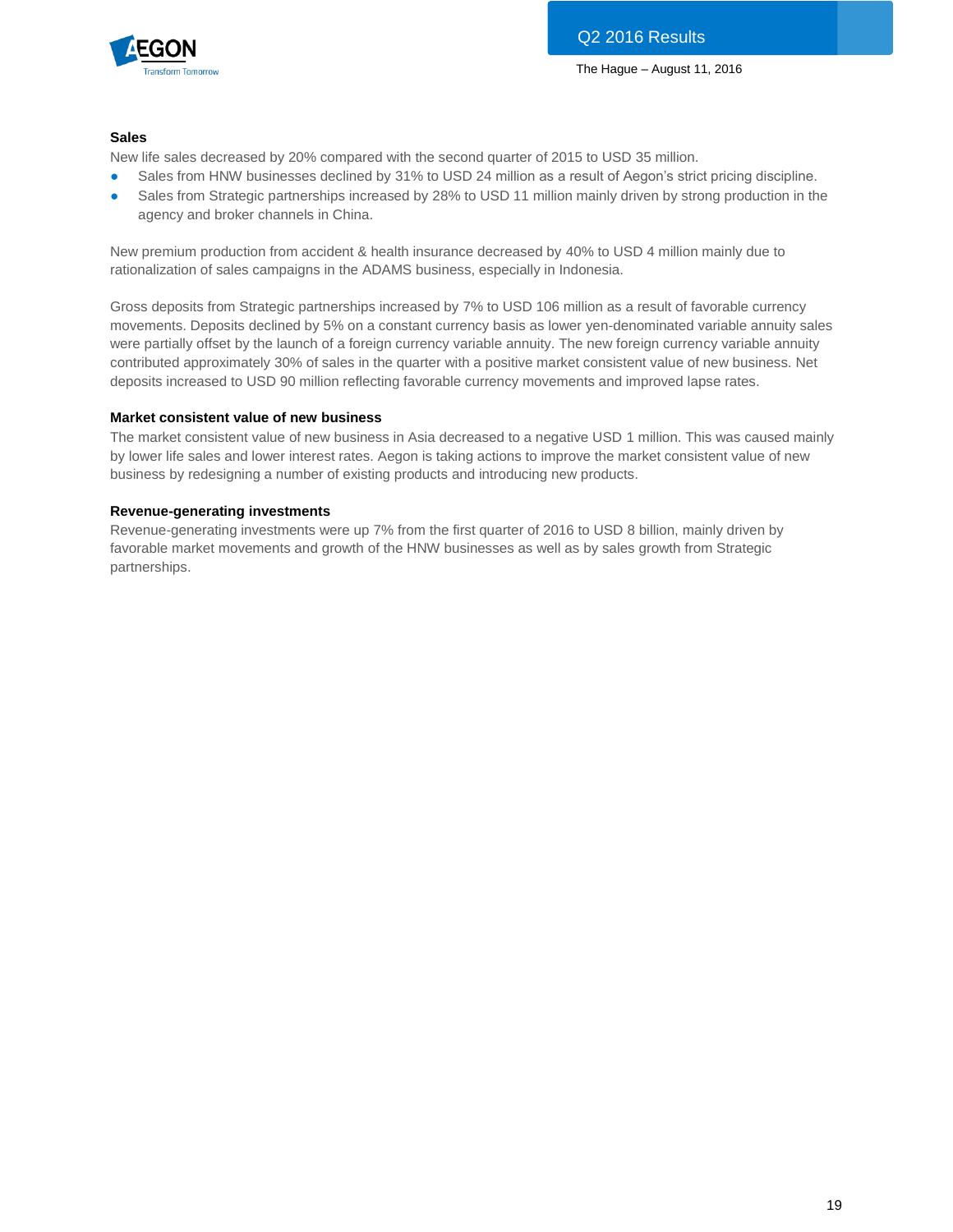

| Asia                                                 |                  |                |                          |                            |                          |                |                |                   |                          |
|------------------------------------------------------|------------------|----------------|--------------------------|----------------------------|--------------------------|----------------|----------------|-------------------|--------------------------|
| <b>USD</b> millions                                  | Notes            | Q2 2016        | Q1 2016                  | $\%$                       | Q2 2015                  | $\frac{0}{0}$  |                | YTD 2016 YTD 2015 | $\frac{0}{0}$            |
| Underlying earnings before tax by line of business   |                  |                |                          |                            |                          |                |                |                   |                          |
| High net worth businesses                            |                  | 10             | 13                       | (21)                       | 11                       | (4)            | 24             | 14                | 73                       |
| Aegon Direct & Affinity Marketing Services           |                  | $\overline{2}$ | (1)                      | $\mathbf{r}$               | (1)                      | ÷,             |                | $\mathbf{1}$      | (90)                     |
| Stategic partnerships                                |                  | (11)           | (11)                     | $\overline{4}$             | (8)                      | (40)           | (22)           | (15)              | (43)                     |
| Underlying earnings before tax                       |                  | $\mathbf{1}$   | $\mathbf{1}$             | 115                        | $\mathbf{z}$             | (49)           | $\mathbf{2}$   | (1)               | $\overline{\phantom{a}}$ |
| Fair value items                                     |                  | (8)            | 3                        | $\sim$                     | (3)                      | (187)          | (5)            | 4                 |                          |
| Realized gains / (losses) on investments             |                  | $\mathbf{1}$   | $\overline{4}$           | (64)                       | $\mathbf{1}$             | <b>185</b>     | 6              | 5                 | $\overline{7}$           |
| Net impairments                                      |                  |                | (1)                      | 84                         | $\sim$                   | 37             | (1)            | $\sim$            |                          |
| Income before tax                                    |                  | (6)            | $\overline{\phantom{a}}$ |                            |                          | $\overline{a}$ | $\mathbf{1}$   | 8                 | (91)                     |
| Income tax                                           |                  | (6)            | (5)                      | (11)                       | (6)                      | $\overline{7}$ | (11)           | (10)              | (7)                      |
| Net income / (loss)                                  |                  | (12)           | $\mathbf{z}$             |                            | (7)                      | (76)           | (10)           | (2)               | $\blacksquare$           |
| Net underlying earnings                              |                  | (4)            | (4)                      | (2)                        | (5)                      | 10             | (9)            | (10)              | 18                       |
|                                                      |                  |                |                          |                            |                          |                |                |                   |                          |
| Commissions and expenses                             |                  | 63             | 65                       | (3)                        | 66                       | (4)            | 128            | 140               | (8)                      |
| of which operating expenses                          |                  | 40             | 43                       | (6)                        | 38                       | $\overline{4}$ | 83             | 76                | 8                        |
|                                                      |                  |                |                          |                            |                          |                |                |                   |                          |
| <b>New life sales</b>                                | 10 <sup>10</sup> |                |                          |                            |                          |                |                |                   |                          |
| Life single premiums                                 |                  | 233            | 253                      | (8)                        | 347                      | (33)           | 486            | 942               | (48)                     |
| Life recurring premiums annualized                   |                  | 12             | 16                       | (25)                       | 9                        | 32             | 28             | 23                | 21                       |
| Total recurring plus 1/10 single                     |                  | 35             | 41                       | (15)                       | 44                       | (20)           | 76             | 117               | (35)                     |
| High net worth businesses                            |                  | 24             | 21                       | $\boldsymbol{\mathcal{H}}$ | 35                       | (31)           | 45             | 95                | (52)                     |
| Stategic partnerships                                |                  | 11             | 20                       | (44)                       | 9                        | 28             | 31             | 22                | 41                       |
| Total recurring plus 1/10 single                     |                  | 35             | 41                       | (15)                       | 44                       | (20)           | 76             | 117               | (35)                     |
| New premium production accident and health insurance |                  | $\overline{4}$ | 6                        | (26)                       | 7                        | (40)           | 11             | 16                | (32)                     |
| Gross deposits (on and off balance) by region        | 10               |                |                          |                            |                          |                |                |                   |                          |
| China                                                |                  |                | 3                        | (100)                      | $\overline{\phantom{a}}$ | (90)           | 3              | 4                 | (23)                     |
| Japan                                                |                  | 106            | 77                       | 38                         | 99                       | $\overline{7}$ | 183            | 323               | (43)                     |
| <b>Total gross deposits</b>                          |                  | 106            | 80                       | 33                         | 99                       | $\overline{7}$ | 186            | 327               | (43)                     |
|                                                      |                  |                |                          |                            |                          |                |                |                   |                          |
| Net deposits (on and off balance) by region          | 10 <sup>10</sup> |                |                          |                            |                          |                |                |                   |                          |
| China                                                |                  | (1)            | 3                        |                            |                          | (138)          | $\overline{2}$ | 3                 | (41)                     |
| Japan                                                |                  | 91             | 63                       | 46                         | 79                       | 15             | 153            | 290               | (47)                     |
| Total net deposits / (outflows)                      |                  | 90             | 65                       | 39                         | 79                       | 14             | 155            | 293               | (47)                     |

# **Revenue-generating investments**

|                                             | Jun. 30,<br>2016 | Mar. 31.<br>2016 | $\frac{0}{0}$ | Dec. 31,<br>2015 | $\frac{0}{0}$              |
|---------------------------------------------|------------------|------------------|---------------|------------------|----------------------------|
| Revenue-generating investments (total)      | 8,366            | 7.784            |               | 7,307            | 14                         |
| Investments general account                 | 5,440            | 5,098            |               | 4,790            | $\boldsymbol{\mathcal{H}}$ |
| Off balance sheet investments third parties | 2.926            | 2.686            | -9            | 2.517            | 16                         |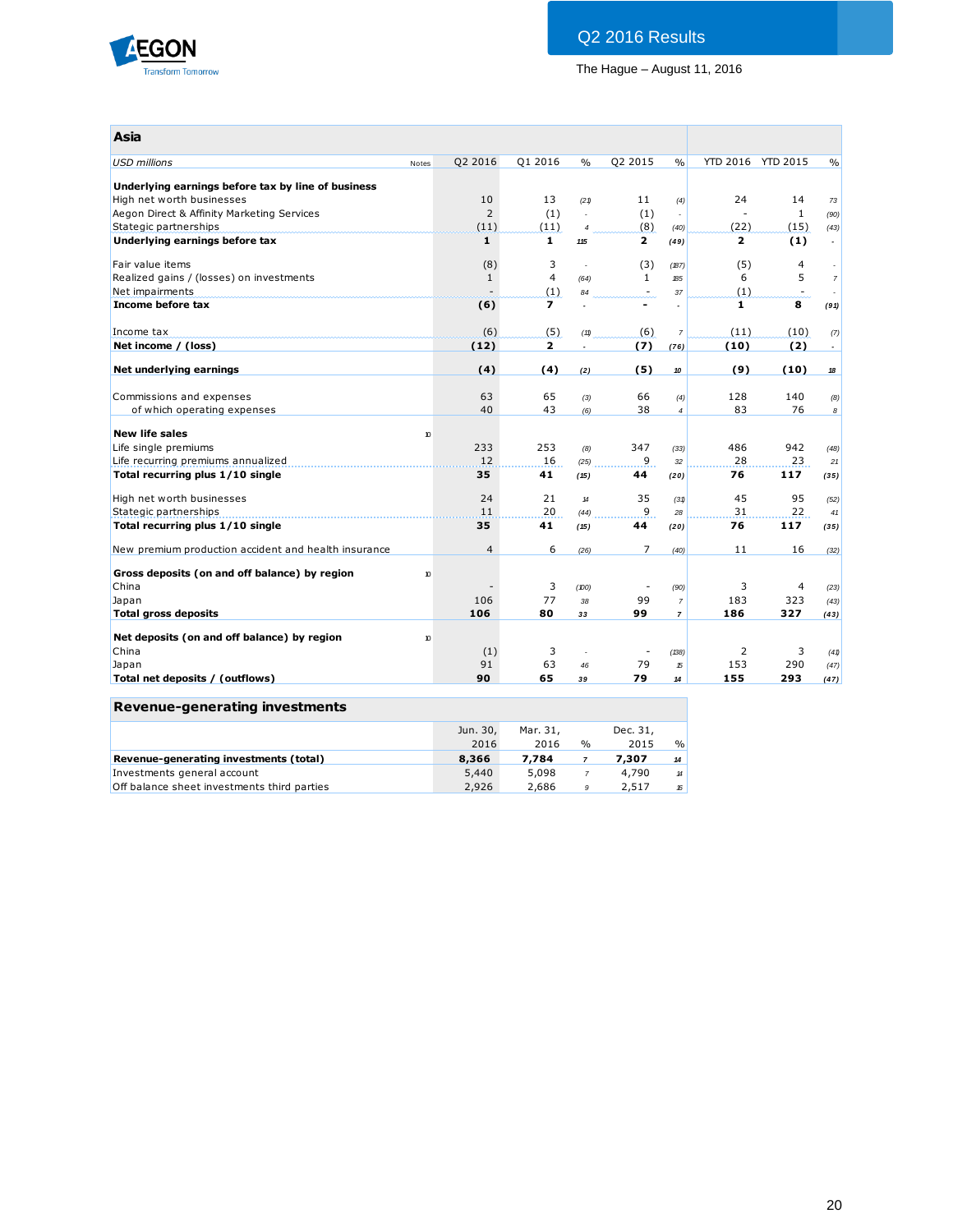

# Asset management

- **Underlying earnings before tax decline to EUR 37 million due to the normalization of performance fees**
- **Net income amounts to EUR 24 million**
- **Other third-party net inflows of EUR 1.0 billion driven by Americas and NL**
- **Assets under management amount to EUR 343 billion, mainly due to outflows in the general account**

# **Execution of strategy**

Since its launch in 2009, Aegon Asset Management has developed into a successful asset manager and an important part of the group. Aegon aims to continue the strong growth in asset management by leveraging its capabilities, developing and distributing global and regional products, deepening its presence in existing markets, and furthering its geographical expansion.

The second quarter saw two examples in particular that demonstrate the successful execution of this strategy. First was Kames' Global Sustainable Equity Fund, which received an A+ rating – the highest possible rating – in the most recent United Nations Principles for Reponsible Investment Survey. This underlines its market-leading ethical research and corporate governance capabilities, and the fund's enlarged product offer is also meeting customer demand for global equities. Second, La Banque Postale Asset Management (LBPAM) successfully launched retail asset allocation funds in France that included advice from Aegon Asset Management, underlining the close cooperation between the two companies.

# **Underlying earnings before tax**

Underlying earnings from Aegon Asset Management in the second quarter of 2016 amounted to EUR 37 million, mainly resulting from lower performance fees from AIFMC and unfavorable currency movements.

- Earnings in the Americas were stable at EUR 15 million, as higher transactional fee income was offset by a reduction in management fee income.
- Earnings in the United Kingdom remained level at EUR 8 million. Higher management fees as a result of net inflows were offset by an increase in employee expenses, lower fee income from the outflow of assets due to the divestment of the majority of the annuity book and adverse currency movements.
- Earnings in the Netherlands amounted to EUR 2 million, as higher management fee income was offset by an increase in expenses.
- Earnings in the Rest of the World improved to nil.
- Earnings from Strategic partnerships decreased to EUR 12 million, as lower performance fee income at AIFMC compared with the exceptionally high level achieved in the second quarter of 2015 and adverse currency movements were only partly offset by lower expenses.

# **Revenues**

Total revenues decreased by 7% to EUR 148 million. Management fees decreased by 1% to EUR 126 million due to adverse currency movements. Performance fees were down from last year's exceptional level of EUR 13 million to EUR 4 million, mainly as a result of AIFMC. Other income decreased by EUR 1 million to EUR 19 million due to lower dividend income from AIFMC funds held on its own account. Annualized fees as a percentage of average assets under management remained level at 15 basis points.

# **Operating expenses**

Operating expenses decreased by 2% compared with Q2 2015 to EUR 110 million. Elevated employee expenses were more than offset by favorable currency movements. Excluding currency movements, expenses were slightly up compared with the second quarter of 2015 due to increased headcount in support of Aegon Asset Management's growth strategy. The cost/income ratio increased to 74%, primarily as a result of lower net income due to lower performance fees at AIFMC. Annualized operating expenses as a percentage of average assets under management remained stable at 13 basis points.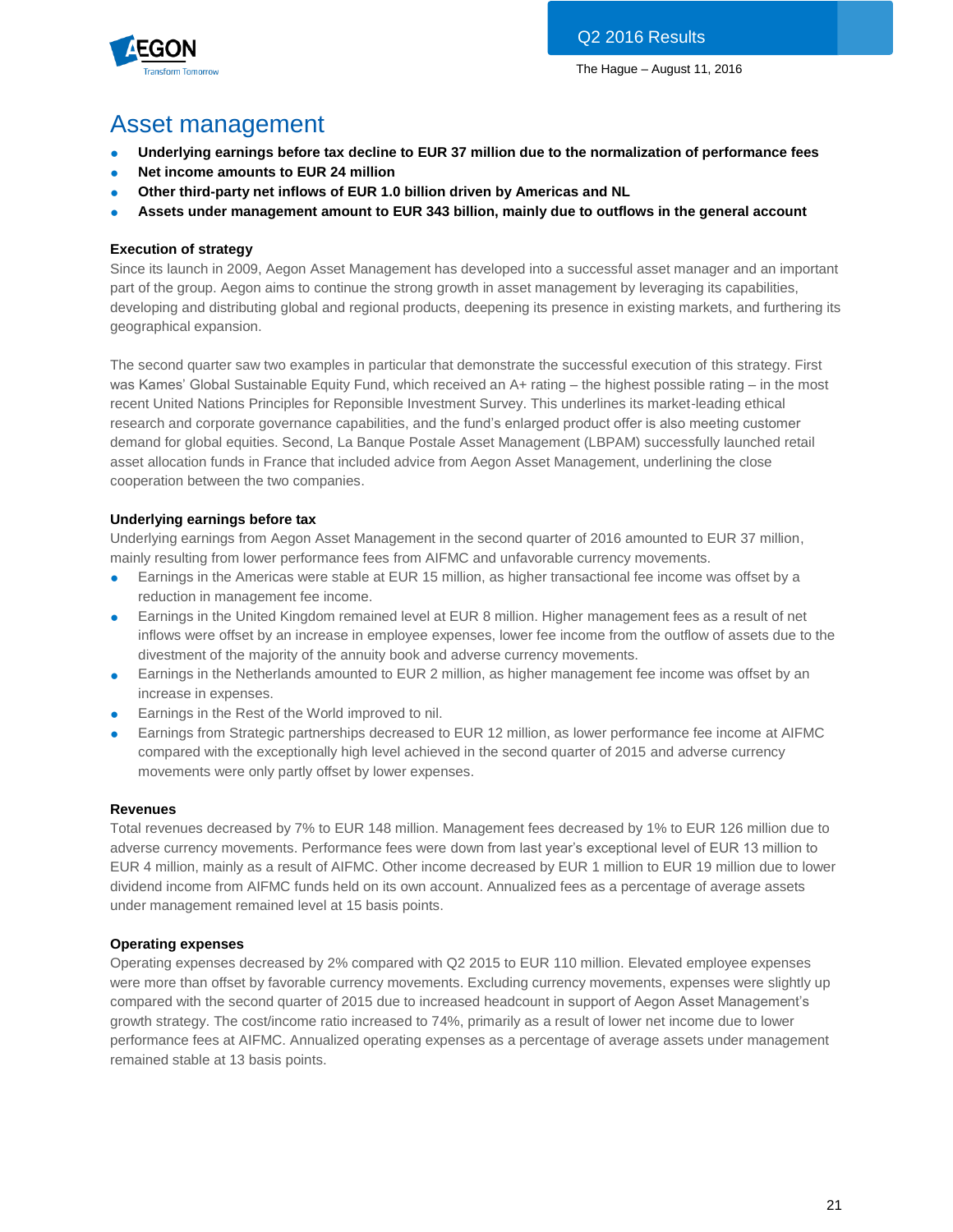

# **Sales**

Gross inflows in other third-party increased by 68% to EUR 10.5 billion. This was mainly the result of higher gross flows in AIFMC, which were mainly driven by higher recognized gross inflow, higher gross inflows in the Americas and the acquisition of La Banque Postale Asset Management, partly offset by lower gross inflows in the Netherlands. Third-party net outflows amounted to EUR 0.2 billion. This included EUR 1.2 billion of outflows from affiliates and EUR 1.0 billion of net inflows from other third parties.

Net outflows in affiliates were mainly driven by the Americas and the United Kingdom. In the third quarter, the affiliate line will be impacted by USD 11 billion (EUR 10 billion) net outflow resulting from a contract loss in the United States. This will have a negative impact on revenues of approximately EUR 2 million per quarter.

Other third-party net flows in the Americas more than doubled to EUR 0.7 billion driven by higher sales. In the Netherlands, other third-party net flows increased to EUR 0.5 billion, as a result of continious strong inflows into the Dutch Mortgage Fund. Net inflows in Strategic partnerships were up to EUR 0.2 billion, driven by higher net inflows from AIFMC. These inflows were partly offset by net outflows in the United Kingdom, as a result of higher redemptions from its range of wholesale funds ahead of and following the Brexit vote. Notwithstanding these outflows, Kames Property Income Fund was one of the few property funds to remain open post the referendum due to its strong liquidity and is currently experiencing inflows.

# **Assets under management**

Assets under management decreased by EUR 1 billion to EUR 343 billion compared with last quarter. Favorable market and currency movements were more than offset by outflows in the general account, primarily resulting from the divestment of the majority of the annuity book in the United Kingdom.

# **Performance**

Longer term performance continues to be largely above benchmarks while short term performance was negatively impacted by market volatility, which was mainly the result of the Brexit vote.

# **Return on capital**

The return on average capital invested in Aegon Asset Management in the second quarter of 2016, excluding revaluation reserves and defined benefit plan remeasurements, remained strong but decreased to 21.1%. This decrease was mainly driven by the normalization of performance fees. The return on capital of Aegon's businesses excludes the benefit of leverage at the holding.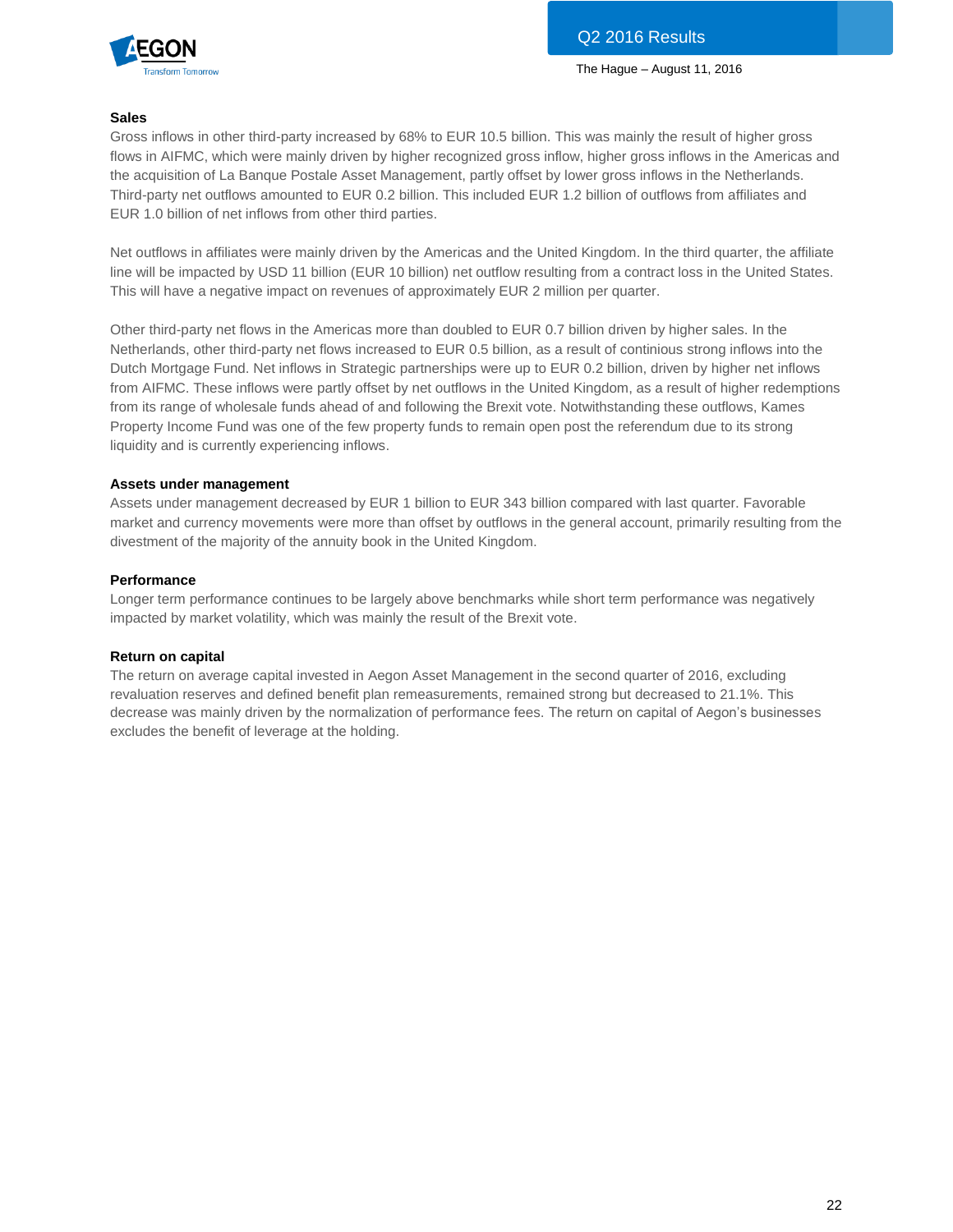

# Q2 2016 Results

The Hague – August 11, 2016

# **Asset Management**

| <b>Asset Management</b>                  |       |                          |                |               |         |                |                |                   |                          |
|------------------------------------------|-------|--------------------------|----------------|---------------|---------|----------------|----------------|-------------------|--------------------------|
| <b>EUR</b> millions                      | Notes | Q2 2016                  | Q1 2016        | $\frac{0}{0}$ | Q2 2015 | $\frac{0}{0}$  |                | YTD 2016 YTD 2015 | $\%$                     |
| Underlying earnings before tax by region |       |                          |                |               |         |                |                |                   |                          |
| Americas                                 |       | 15                       | 17             | (15)          | 15      | (3)            | 32             | 32                | (2)                      |
| The Netherlands                          |       | $\overline{2}$           | $\overline{2}$ | $11$          | 3       | (31)           | $\overline{4}$ | 6                 | (30)                     |
| United Kingdom                           |       | 8                        | 9              | (2)           | 8       | 5              | 17             | 16                | $\sqrt{5}$               |
| Rest of World                            |       | $\overline{\phantom{a}}$ | (2)            | 85            | (1)     | 80             | (2)            | (2)               | (2)                      |
| Strategic partnerships                   |       | 12                       | 18             | (32)          | 23      | (45)           | 31             | 39                | (22)                     |
| Underlying earnings before tax           |       | 37                       | 45             | (18)          | 47      | (22)           | 82             | 92                | (11)                     |
| Realized gains / (losses) on investments |       | $\mathbf{1}$             |                |               | 1       | (15)           | $\mathbf{1}$   | $\overline{2}$    | (56)                     |
| Income before tax                        |       | 38                       | 45             | (15)          | 48      | (22)           | 82             | 94                | (13)                     |
| Income tax                               |       | (14)                     | (13)           | (8)           | (14)    | $\overline{4}$ | (26)           | (28)              | $\overline{7}$           |
| Net income / (loss)                      |       | 24                       | 32             | (24)          | 34      | (29)           | 56             | 66                | (15)                     |
| Net underlying earnings                  |       | 24                       | 32             | (27)          | 34      | (30)           | 56             | 65                | (14)                     |
| <b>Revenues</b>                          |       |                          |                |               |         |                |                |                   |                          |
| Management fees                          |       | 126                      | 127            | (1)           | 127     | (1)            | 253            | 240               | 5                        |
| Performance fees                         |       | $\overline{4}$           | 16             | (76)          | 13      | (70)           | 20             | 27                | (26)                     |
| Other                                    |       | 19                       | 16             | 16            | 20      | (7)            | 35             | 34                | 3                        |
| Total income *                           |       | 148                      | 159            | (7)           | 160     | (7)            | 307            | 301               | $\overline{2}$           |
| General account                          |       | 40                       | 43             | (8)           | 43      | (8)            | 83             | 84                | (1)                      |
| Third-party                              |       | 108                      | 116            | (6)           | 117     | (7)            | 224            | 217               | $\sqrt{3}$               |
| Of which affiliates                      |       | 29                       | 29             | ÷,            | 32      | (10)           | 58             | 63                | (9)                      |
| Of which other third-party               |       | 80                       | 87             | (8)           | 85      | (6)            | 166            | 153               | 8                        |
| Total income *                           |       | 148                      | 159            | (7)           | 160     | (7)            | 307            | 301               | 2                        |
| <b>Operating Expenses</b>                |       | 110                      | 114            | (4)           | 113     | (2)            | 224            | 208               | 8                        |
| Cost / income ratio                      |       | 74.3%                    | 71.9%          | 3             | 70.3%   | 6              | 73.1%          | 69.2%             | 6                        |
| Gross flows other third-party            |       |                          |                |               |         |                |                |                   |                          |
| Americas                                 |       | 1,093                    | 803            | 36            | 640     | 71             | 1,896          | 1,067             | 78                       |
| The Netherlands                          |       | 682                      | 1,757          | (61)          | 577     | 18             | 2,439          | 1,326             | 84                       |
| United Kingdom                           |       | 1,341                    | 1,556          | (14)          | 1,798   | (25)           | 2,897          | 3,700             | (22)                     |
| Rest of World **                         |       | (289)                    | (77)           |               | 97      |                | (366)          | 54                |                          |
| Strategic partnerships                   |       | 7,680                    | 9,052          | (15)          | 3,144   | 144            | 16,733         | 5,256             |                          |
| Gross flows other third-party            |       | 10,506                   | 13,092         | (20)          | 6,256   | 68             | 23,598         | 11,403            | 107                      |
| Net flows other third-party              |       |                          |                |               |         |                |                |                   |                          |
| Americas                                 |       | 681                      | (439)          | $\Box$        | 203     | ÷,             | 242            | (89)              | $\overline{\phantom{a}}$ |
| The Netherlands                          |       | 481                      | 1,631          | (70)          | 361     | 33             | 2,112          | 927               | 28                       |
| United Kingdom                           |       | (373)                    | 358            | $\sim$        | 845     | ÷.             | (15)           | 1,771             |                          |
| Rest of World **                         |       | 44                       | (107)          | ÷.            | 44      | $\mathbf{1}$   | (62)           | 17                |                          |
| Strategic partnerships                   |       | 212                      | 797            | (73)          | (465)   | $\sim$         | 1,009          | 443               | 28                       |
| Net flows other third-party              |       | 1,046                    | 2,240          | (53)          | 988     | 6              | 3,286          | 3,069             | $\overline{7}$           |

\* Net fees and commissions

\*\* Rest of world include intragoup eliminations from internal sub-advised agreements.

| Assets under management       |                  |                  |                          |                  |                |
|-------------------------------|------------------|------------------|--------------------------|------------------|----------------|
|                               | Jun. 30,<br>2016 | Mar. 31,<br>2016 | $\%$                     | Dec. 31,<br>2015 | $\%$           |
| Americas                      | 133,335          | 125,593          | 6                        | 126,330          | 6              |
| The Netherlands               | 90,066           | 86,449           | $\overline{4}$           | 82,241           | 10             |
| United Kingdom                | 60,280           | 72,949           | (17)                     | 76,982           | (22)           |
| Rest of World                 | 2,271            | 2,311            | (2)                      | 2,202            | 3              |
| Strategic partnerships        | 57,512           | 56,801           | $\mathbf{1}$             | 57,782           |                |
| Total assets under management | 343,464          | 344,103          | $\overline{\phantom{a}}$ | 345,537          | (1)            |
| General Account *             | 131,668          | 135,284          | (3)                      | 132,218          |                |
| Third-party                   | 211,797          | 208,818          |                          | 213,320          | (1)            |
| Of which affiliates           | 82,188           | 82,661           | (1)                      | 85,990           | (4)            |
| Of which other third-party ** | 129,609          | 126,157          | 3                        | 127,329          | $\overline{c}$ |

\* Please note that the numbers provided in this line are also included in other primary segments.

\*\*Includes pooled fund sales that are recognized on the balance sheet of Aegon UK.

These assets are eliminated in our consolidated revenue generating investments.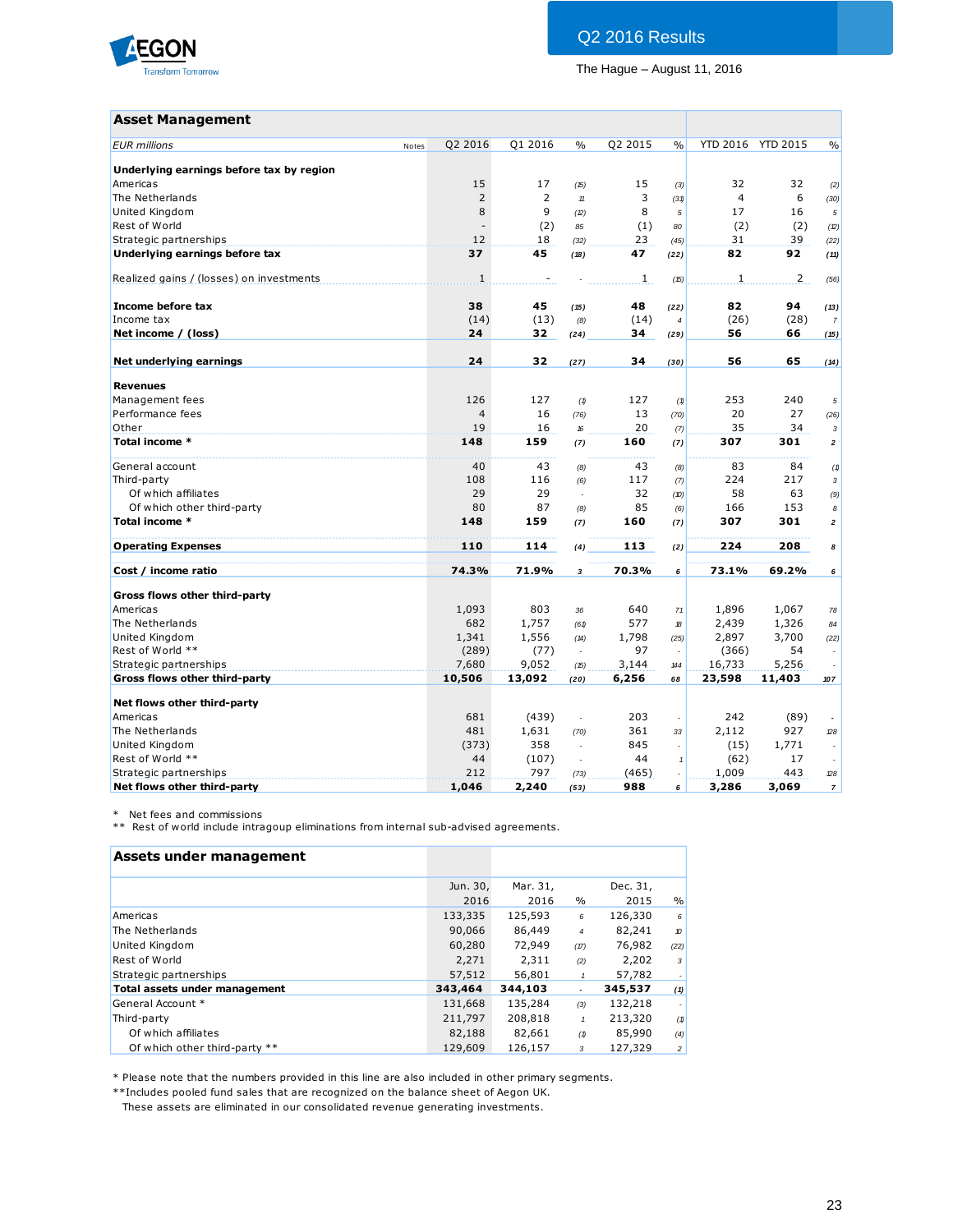

| Market consistent value of new business |         |         |               |         |                          |                 |                 |               |
|-----------------------------------------|---------|---------|---------------|---------|--------------------------|-----------------|-----------------|---------------|
|                                         |         |         | <b>MCVNB</b>  |         |                          |                 | <b>MCVNB</b>    |               |
| EUR millions, after tax                 | Q2 2016 | Q1 2016 | $\frac{0}{0}$ | 02 2015 | $\%$                     | <b>YTD 2016</b> | <b>YTD 2015</b> | $\frac{0}{0}$ |
|                                         |         |         |               |         |                          |                 |                 |               |
| Americas                                | 62      | 81      | (24)          | 92      | (33)                     | 142             | 154             | (8)           |
| Europe                                  | 39      | 56      | (31)          | 84      | (54)                     | 95              | 148             | (36)          |
| Asia                                    | (1)     | (4)     | 81            |         | $\overline{\phantom{a}}$ | (5)             | 20              |               |
| <b>Total</b>                            | 100     | 133     | (25)          | 183     | (45)                     | 232             | 323             | (28)          |

| Modeled new business: APE |                       |          |                         |         |               |                 |                         |      |
|---------------------------|-----------------------|----------|-------------------------|---------|---------------|-----------------|-------------------------|------|
|                           |                       |          | <b>Premium business</b> |         |               |                 | <b>Premium business</b> |      |
|                           |                       |          | <b>APE</b>              |         |               |                 | <b>APE</b>              |      |
| <b>EUR</b> millions       | Notes<br>Q2 2016      | Q1 2016  | $\frac{0}{0}$           | Q2 2015 | $\frac{0}{0}$ | <b>YTD 2016</b> | <b>YTD 2015</b>         | $\%$ |
| Americas                  | $\overline{ }$<br>320 | 386      | (17)                    | 367     | (B)           | 706             | 793                     | (11) |
| Europe                    | 287                   | 385      | (26)                    | 361     | (21)          | 672             | 785                     | (14) |
| Asia                      |                       | 43<br>35 | (19)                    | 48      | (27)          | 78              | 120                     | (35) |
| <b>Total</b>              | 642                   | 814      | (21)                    | 776     | (17)          | 1,456           | 1,698                   | (14) |

| <b>Modeled new business: Deposits</b> |                |         |         |                         |         |               |                 |                         |      |
|---------------------------------------|----------------|---------|---------|-------------------------|---------|---------------|-----------------|-------------------------|------|
|                                       |                |         |         | <b>Deposit business</b> |         |               |                 | <b>Deposit business</b> |      |
|                                       |                |         |         | <b>Deposits</b>         |         |               |                 | <b>Deposits</b>         |      |
| <b>EUR</b> millions                   | <b>Notes</b>   | Q2 2016 | Q1 2016 | $\frac{0}{0}$           | Q2 2015 | $\frac{0}{0}$ | <b>YTD 2016</b> | <b>YTD 2015</b>         | $\%$ |
|                                       | $\overline{7}$ |         |         |                         |         |               |                 |                         |      |
| Americas                              |                | 4,462   | 6,050   | (26)                    | 8,313   | (46)          | 10,512          | 14,391                  | (27) |
| Europe                                |                | 69      | 69      |                         | 96      | (28)          | 138             | 193                     | (28) |
| Asia                                  |                | 94      | 73      | 30                      | 91      | 4             | 167             | 293                     | (43) |
| <b>Total</b>                          |                | 4,625   | 6,191   | (25)                    | 8,500   | (46)          | 10,817          | 14,877                  | (27) |

# **MCVNB/PVNBP summary**

|                              |              | <b>Premium business</b> |                        |                      |
|------------------------------|--------------|-------------------------|------------------------|----------------------|
|                              | <b>MCVNB</b> | <b>PVNBP</b>            | MCVNB/<br><b>PVNBP</b> | MCVNB/<br><b>APE</b> |
| Notes<br><b>EUR</b> millions | Q2 2016      |                         | $\frac{0}{0}$          | $\frac{0}{0}$        |
| 8                            |              |                         |                        |                      |
| Americas                     | 63           | 1,474                   | 4.3                    | 19.6                 |
| Europe                       | 39           | 2,817                   | 1.4                    | 13.5                 |
| Asia                         | (2)          | 280                     | (0.7)                  | (5.3)                |
| <b>Total</b>                 | 100          | 4,571                   | 2.2                    | 15.5                 |

|                     |       | <b>MCVNB</b> | <b>Deposit business</b><br><b>PVNBP</b> | MCVNB/<br><b>PVNBP</b>   | MCVNB/<br>Deposits |
|---------------------|-------|--------------|-----------------------------------------|--------------------------|--------------------|
| <b>EUR</b> millions | Notes | Q2 2016      |                                         | $\frac{0}{0}$            | $\frac{0}{0}$      |
|                     | 8     |              |                                         |                          |                    |
| Americas            |       | (1)          | 6,256                                   | -                        |                    |
| Europe              |       | -            | 157                                     | -                        | 0.2                |
| Asia                |       |              | 94                                      | 1.1                      | 1.1                |
| <b>Total</b>        |       | -            | 6,507                                   | $\overline{\phantom{a}}$ | -                  |

# **Currencies**

Income statement items: average rate 1 EUR = USD 1.1160 (2015: USD 1.1162). Income statement items: average rate 1 EUR = GBP 0.7784 (2015: GBP 0.7322). Balance sheet items: closing rate 1 EUR = USD 1.1110 (2015: USD 1.1142; year-end 2015: USD 1.0863). Balance sheet items: closing rate 1 EUR = GBP 0.8311 (2015: GBP 0.7085; year-end 2015: GBP 0.7370).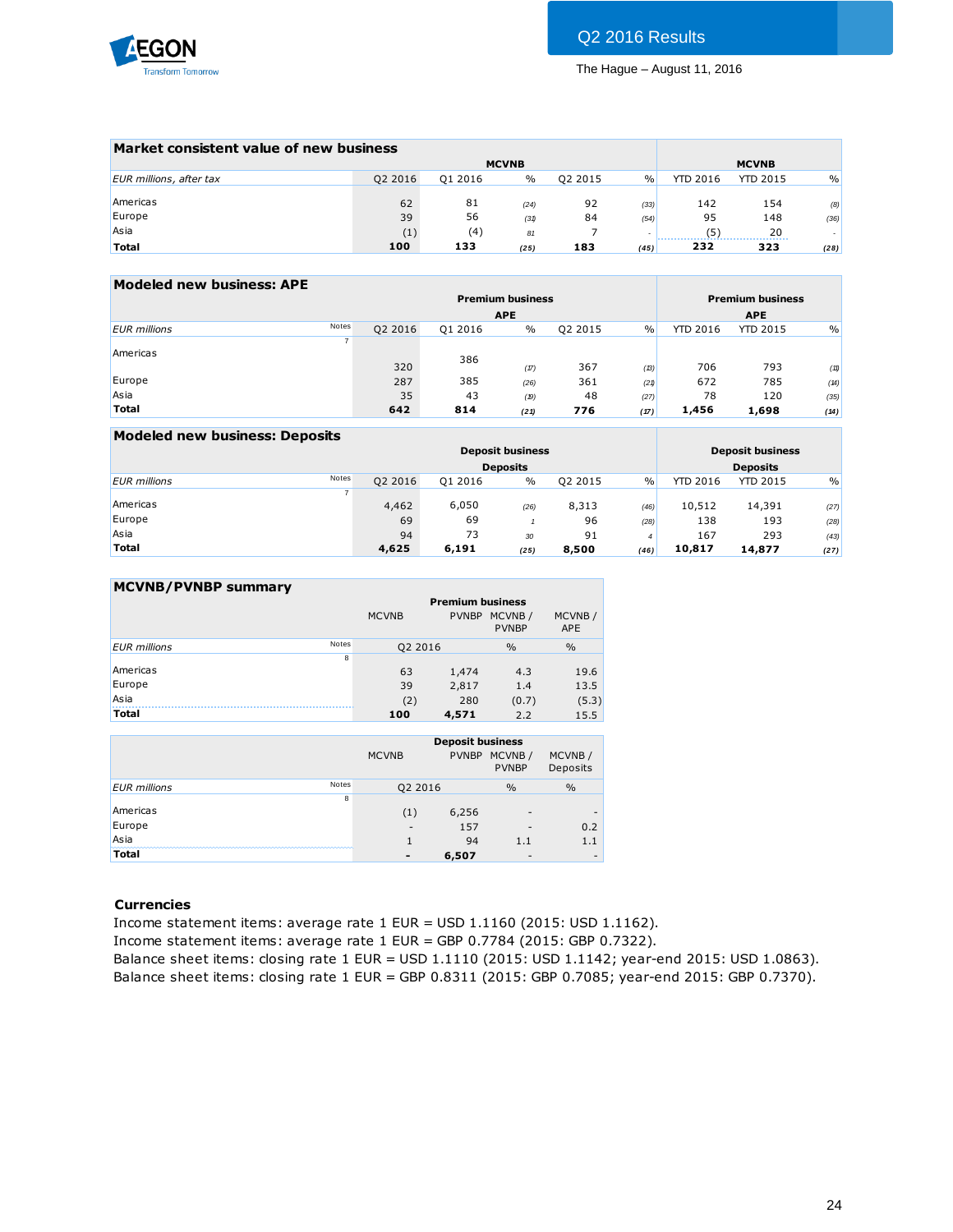

# Operational highlights – first half year of 2016

# **Underlying earnings before tax**

Aegon's underlying earnings before tax in the first half of 2016 declined by 4% compared with the first half of 2015 to EUR 897 million. This was the result of the recurring earnings impact of the actuarial assumption changes and model updates implemented in the third quarter of 2015, lower variable annuity margins, lower asset management performance fees and adverse claims experience.

Underlying earnings from the Americas declined to EUR 554 million. This was caused by adverse claims experience, the recurring impact of the actuarial assumption changes and model updates implemented in the third quarter of 2015, and lower earnings from Variable Annuities. Earnings from Variable Annuities declined as a result of the reduction of closed block variable annuity balances and declining margins due to lower interest rates.

In Europe, underlying earnings increased by 17% to EUR 330 million. This increase was driven by lower amortization of deferred policy acquisition costs (DPAC) in the United Kingdom following the write down of deferred policy acquisition costs related to upgrading customers to the retirement platform in the fourth quarter of 2015, and the normalization of surrenders in Poland.

The result from Aegon's operations in Asia increased to EUR 1 million, driven by growth of the business and improved mortality results.

Underlying earnings from Aegon Asset Management declined to EUR 82 million, mainly due to lower performance fees and higher expenses.

Total holding costs were down 17% to EUR 69 million. This was primarily the result of lower funding costs after the redemption of a senior bond in December 2015.

# **Net income**

The net loss amounted to EUR 242 million, primarily caused by the book loss on the annuity book divestment in the United Kingdom and a higher loss from fair value items.

# *Fair value items*

The loss from fair value items increased to EUR 736 million. This was mainly driven by underperformance of alternative investments and the accounting mismatch on the macro equity hedge program in the United States, and interest rate hedges in the Netherlands based on the Solvency II yield curve being ineffective on an IFRS basis.

# *Realized gains on investments*

Realized gains on investments increased to EUR 283 million and were primarily the result of a rebalancing of the remaining investment portfolio in the United Kingdom and asset-liability management adjustments in the Netherlands.

# *Impairment charges*

Impairments remained low at EUR 59 million and were mainly related to investments in the energy industry in the United States.

# *Other charges*

Other charges amounted to EUR 642 million, the main driver for which was the book loss on the annuity book divestment in the United Kingdom. This was only partly offset by the book gain of EUR 52 million on the divestment of certain assets of Transamerica Financial Advisors.

# *Run-off businesses*

The result from run-off businesses increased to EUR 47 million, driven by favorable mortality claims.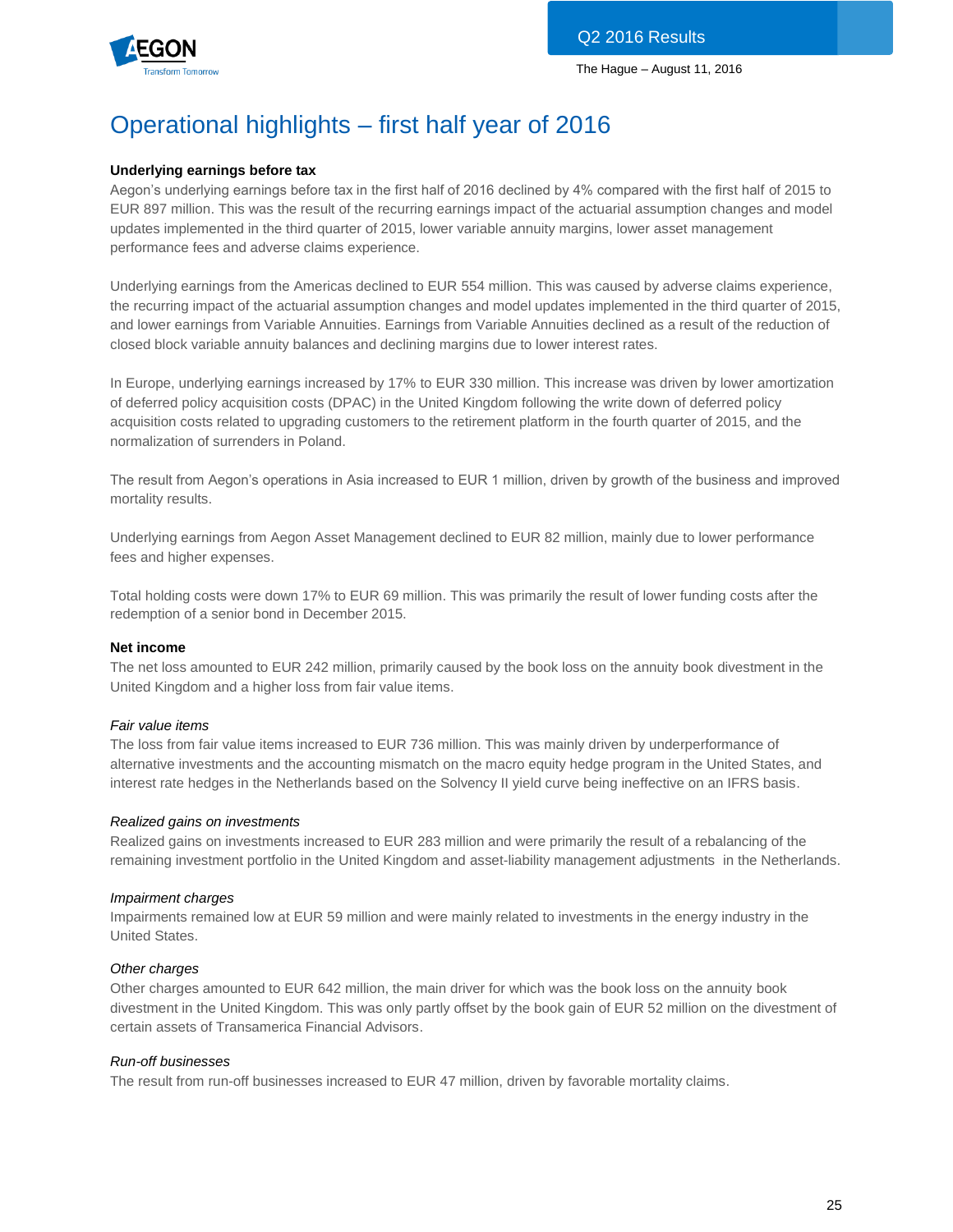

### *Income tax*

Income tax amounted to EUR 32 million in the first half of 2016, mainly the result of the loss on the divestment of the annuity book in the United Kingdom being taxed at a lower rate than the profit contribution from the other business units. The effective tax rate on underlying earnings was 26%.

### **Return on equity**

Return on equity increased to 7.1% in the first half of 2016, driven by higher net underlying earnings and lower shareholders' equity as a result of the write down of deferred policy acquisition costs in the United Kingdom related to upgrading customers to the retirement platform in the fourth quarter of 2015.

### **Operating expenses**

In the first half year of 2016, operating expenses increased 3% to EUR 1.9 billion, as expense savings programs in the United States were more than offset by higher expenses in the Netherlands, Asia and Asset Management and the impact of the Mercer and La Banque Postale acquisitions.

#### **Sales**

Gross deposits were up 39% to EUR 53.0 billion. Retirement Plans desposits increased mainly due to the Mercer acquisition, while Asset Management benefited from higher recognized gross deposits in Aegon's Chinese asset management joint venture AIFMC and the inclusion of deposits from the minority stake in La Banque Postale Asset Management. Net deposits, excluding run-off businesses, were down to EUR 9.1 billion, due to higher contract discontinuances from the Mercer block and lower inflows in variable annuities.

New life sales declined 11% to EUR 510 million, mainly driven by Aegon's adherence to its strict pricing policy in the current low interest rate environment.

New premium production for accident & health and general insurance was down to EUR 511 million, as a lower contribution from portfolio acquisitions and the impact of product exits in the United States more than offset higher general insurance sales in Spain and Hungary.

#### **Market consistent value of new business**

The market consistent value of new business declined to EUR 232 million, mainly due to the negative impact of lower interest rates on both sales and margins in Asia and the United States, and the exclusion of the value of new business generated by Aegon Bank in the Netherlands as of 2016.

# **Revenue-generating investments**

Revenue-generating investments were up 1% during the first half of 2016 to EUR 717 billion as net inflows and favorable market movements more than offset the annuity book divestment in the United Kingdom.

# **Capital management**

Shareholders' equity declined by EUR 0.7 billion compared with the end of 2015 to EUR 22.0 billion on June 30, 2016. Revaluation reserves increased by EUR 1.4 billion to EUR 7.9 billion. Aegon's shareholders' equity, excluding revaluation reserves and defined benefit plan remeasurements, declined to EUR 16.4 billion – or EUR 7.91 per common share – at the end of the first half of 2016. This was caused by the loss incurred, the payment of the final dividend of 2015 and the EUR 400 million share buyback.

The gross leverage ratio increased to 29.6% in the first half of 2016, primarily due to the book loss on the divestment of the annuity book, the cost of the share buyback and the payment of the final 2015 dividend. Holding excess capital declined to EUR 1.1 billion as dividends received from the Americas, Asset Management, Spain and Central & Eastern Europe were more than offset by the impact of the share buyback, the final 2015 dividend, interest payments and holding operating expenses.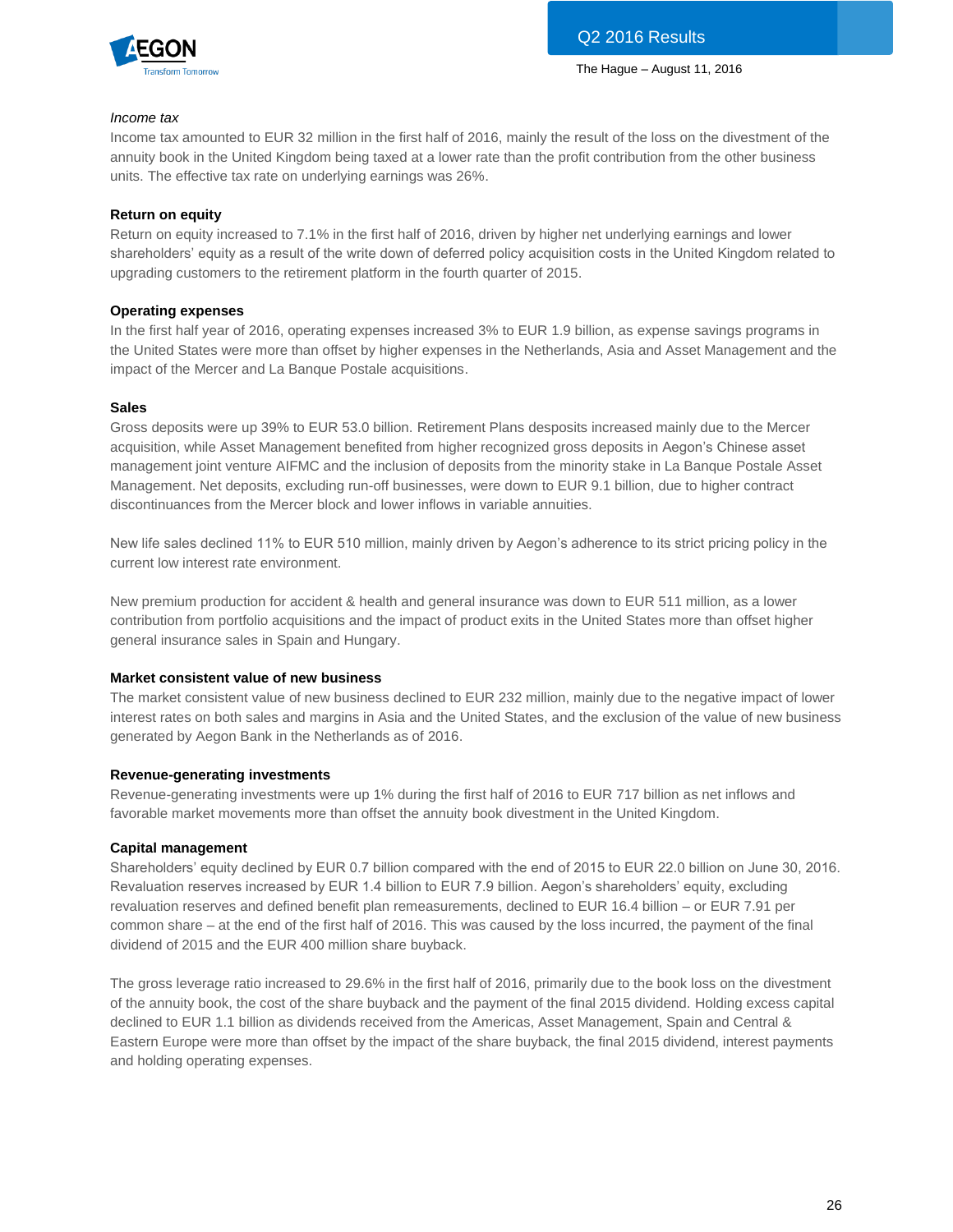

Aegon's Solvency II ratio slightly declined to an estimated 158% in the first half of 2016. Negative market impacts, mainly from lower interest rates, the share buyback and final 2015 dividend were offset by management actions in the Netherlands and the annuity reinsurance transactions in the United Kingdom. The RBC ratio in the United States declined to ~450%, driven by dividends paid to the holding and the negative impact of market movements, which more than offset earnings generated. In the Netherlands, the Solvency II ratio increased to 154%, as the positive impact of a more thorough application of the volatility adjuster and tightening of sovereign spreads more than offset the adverse impact of lower interest rates. In the United Kingdom, the Solvency II ratio increased to 145%, as the benefit of the reinsurance transactions and additional interest rate hedging more than offset lower interest rates.

# **Capital generation**

Capital generation of the operating units, amounted to EUR 0.3 billion in the first half of 2016. Market impacts amounted to EUR (0.9) billion, mainly due to lower interest rates in the United States and the Netherlands, and widening credit spreads. One-time items amounted to EUR 0.6 billion, which were mainly the result of management actions in the Netherlands and the United Kingdom. In the Netherlands, these primarily consisted of a more thorough application of the volatility adjuster, while the United Kingdom benefited from additional interest rate hedges. Excluding market impacts and one-time items, capital generation amounted to EUR 0.6 billion in the first half of 2016.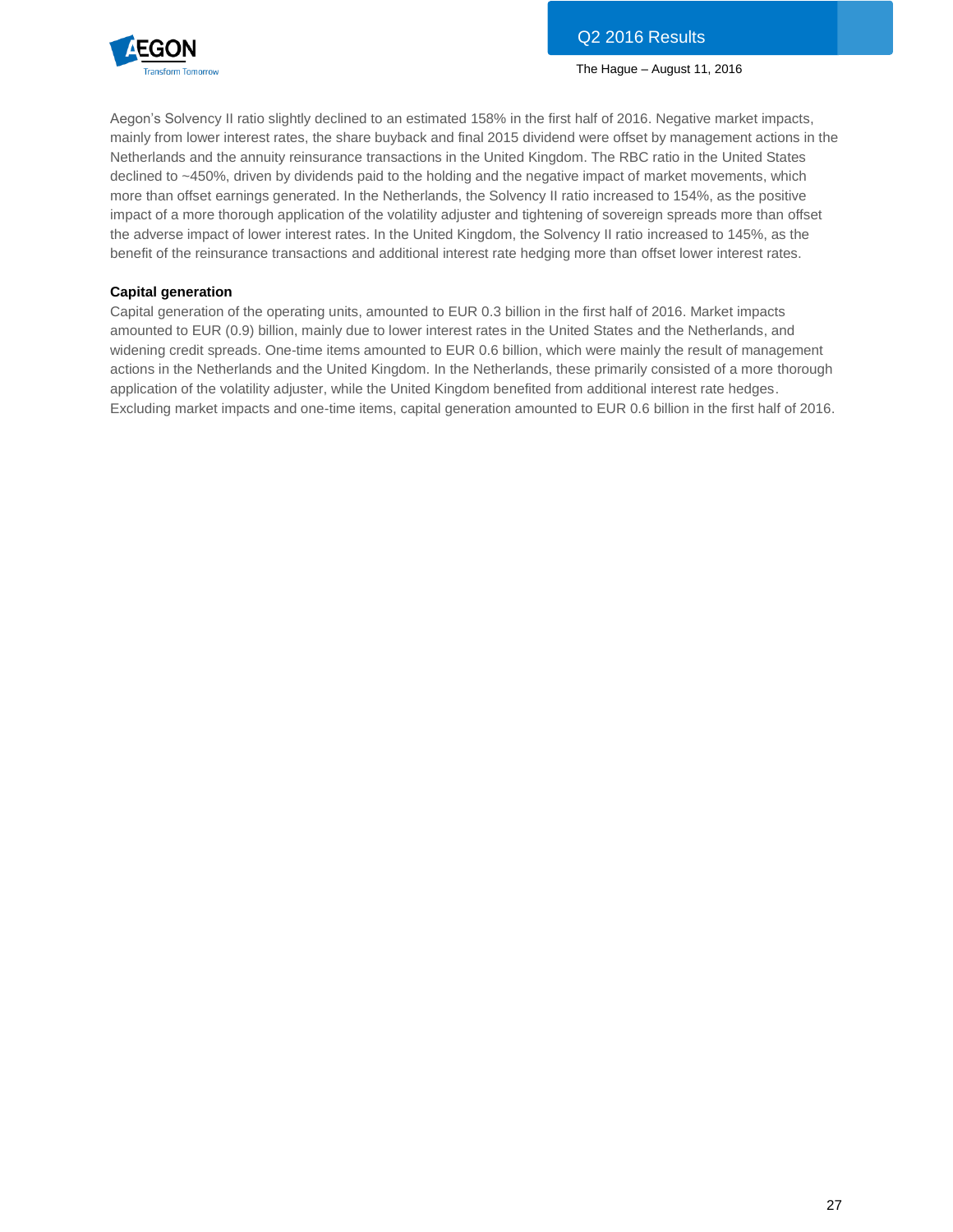

# Additional information

# **The Hague – August 11, 2016**

# **Presentation**

The conference call presentation is available on [aegon.com](http://www.aegon.com/results) as of 7.30 a.m. CET.

# **Supplements**

Aegon's Q2 2016 Financial Supplement and Condensed Consolidated Interim Financial Statements are available on [aegon.com.](http://www.aegon.com/results)

# **Conference call including Q&A**

9:00 a.m. CET

Audio webcast on [aegon.com](http://www.aegon.com/results)

# **Dial-in numbers**

United States: +1 212 444 0896 United Kingdom: +44(0)20 3427 0503 The Netherlands: +31(0)20 716 8257

Passcode: 537240

Two hours after the conference call, a replay will be available on [aegon.com.](http://www.aegon.com/results)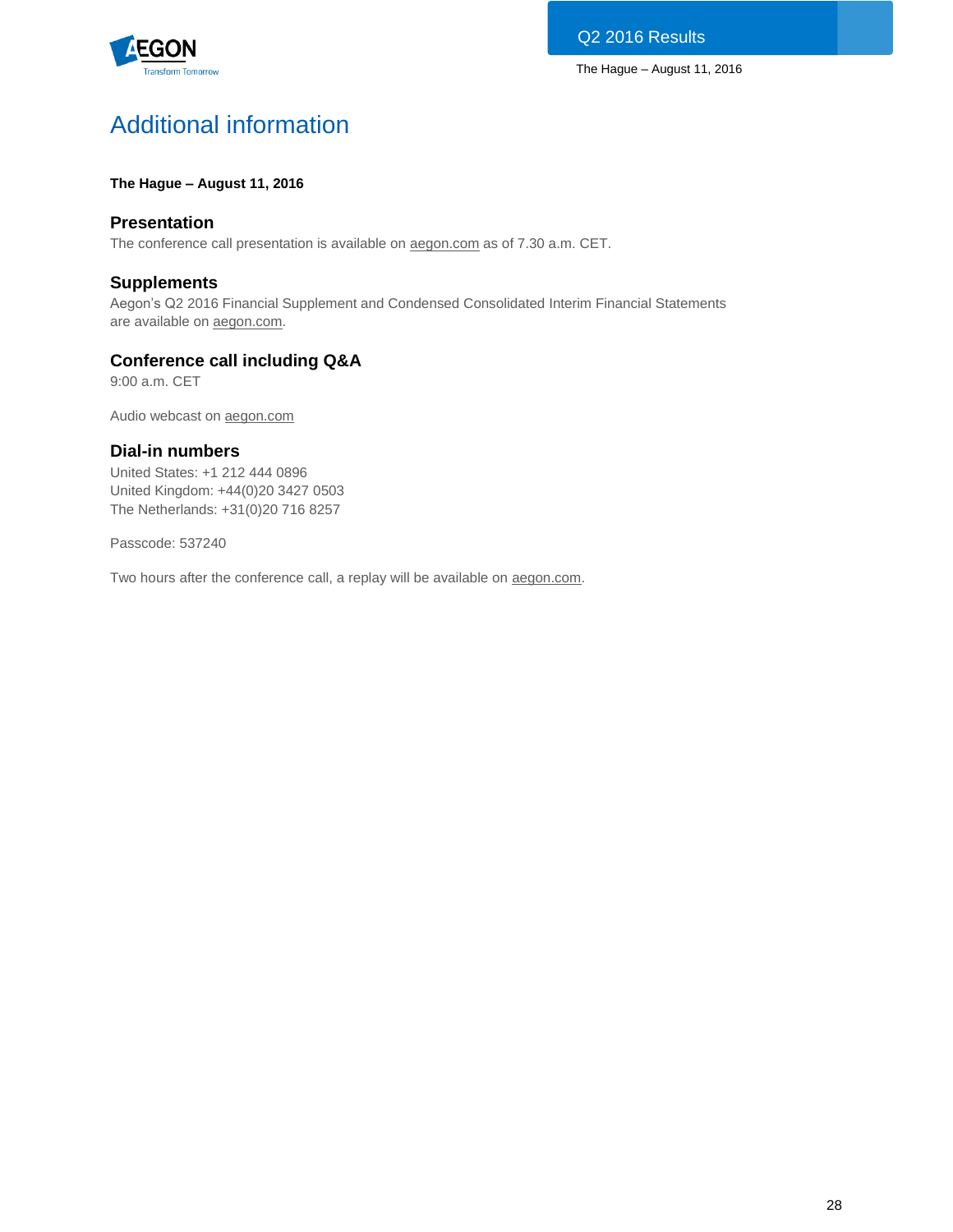

#### **Notes:**

1) For segment reporting purposes underlying earnings before tax, net underlying earnings, commissions and expenses, operating expenses, income tax (including joint ventures (jv's) and associated companies), income before tax (including jv's and associated **tes:**<br>For segment reporting purposes underlying earnings before tax, net underlying earnings, commissions and expenses, operating<br>expenses, income tax (including joint ventures (jv's) and associated companies), income bef and expenses of Aegon's joint ventures and Aegon's associates. Aegon believes that these non-IFRS measures provide meaningful information about the underlying results of Aegon's business, including insight into the financial measures that Aegon's senior management uses in managing the business. Among other things, Aegon's senior management is compensated based in part on Aegon's results against targets using the non-IFRS measures presented here. While other insurers in Aegon's peer group present substantially similar non-IFRS measures, the non-IFRS measures presented in this document may nevertheless differ from the non-IFRS measures presented by other insurers. There is no standardized meaning to these measures under IFRS or any other recognized set of accounting standards. Readers are cautioned to consider carefully the different ways in which Aegon and its peers present similar information before comparing them.

Aegon believes the non-IFRS measures shown herein, when read together with Aegon's reported IFRS financial statements, provide meaningful supplemental information for the investing public to evaluate Aegon's business after eliminating the impact of current IFRS accounting policies for financial instruments and insurance contracts, which embed a number of accounting policy alternatives that companies may select in presenting their results (i.e. companies can use different local GAAPs to measure the insurance contract liability) and that can make the comparability from period to period difficult.

For a definition of underlying earnings and the reconciliation from underlying earnings before tax to income before tax, being the most comparable IFRS measure, reference is made to Note 3 "Segment information" of Aegon's condensed consolidated interim financial statements.

Aegon segment reporting is based on the businesses as presented in internal reports that are regularly reviewed by the Executive Board which is regarded as the chief operating decision maker. For Europe, the underlying businesses (the Netherlands, United Kingdom including VA Europe, Central & Eastern Europe and Spain & Portugal) are separate operating segments which under IFRS 8 cannot be aggregated, therefore further details will be provided for these operating segments in the Europe section. Aegon segment reporting is based on the businesses as presented in internal reports that are regularly reviewed by the Executive<br>Board which is regarded as the chief operating decision maker. For Europe, the underlying bus Aegon segment reporting is based on the businesses as presented in<br>Board which is regarded as the chief operating decision maker. For Eu<br>Kingdom including VA Europe, Central & Eastern Europe and Spain & l<br>8 cannot be aggre Experience value, Central & Eastern Europe and Spain & Portugal) are separate operating segments which une 8 cannot be aggregated, therefore further details will be provided for these operating segments in the Europe secti

- 2)
- 3) approximate and the aggregated, therefore further details will be provided for these operating segments in the Europe section.<br>Sales is defined as new recurring premiums plus 1/10 of single premiums plus 1/10 of gross depo approach, ignoring the investment returns expected to be earned in the future in excess of risk free rates (swap curves), with the exception of an allowance for liquidity premium. The Swap curve is extrapolated beyond the last liquid point to an ultimate forward<br>rate. The market consistent value of new business is calculated on a post tax basis, after accident and health plus new premium production general insurance.<br>The present value, at point of sale, of all cashflows for new business written during the reporting period, calculated using<br>approximate point of sale econ options and guarentees, a market value margin for non-hedgeable financial and non-financial risks and the costs of non-hedgeable stranded capital.
- 4) Return on equity is a ratio using a non-GAAP measure and is calculated by dividing the net underlying earnings after cost of leverage by the average shareholders' equity excluding the revaluation reserve and the reserves related to defined benefit plans.
- <sup>5)</sup> Included in other income/(charges) are charges made to policyholders with respect to income tax in the United Kingdom.
- <sup>6)</sup> Includes production on investment contracts without a discretionary participation feature of which the proceeds are not recognized as revenues but are directly added to Aegon's investment contract liabilities for UK.
- <sup>7)</sup> APE = recurring premium +  $1/10$  single premium.
- <sup>8)</sup> PVNBP: Present value of new business premiums (PVNBP) is the premiums for the new business sold during the reporting period, Included in other income/(charges) are charges made to policyholders with respect to income tax in the United Kingdom.<br>Includes production on investment contracts without a discretionary participation feature of which the projected using assumptions and projection periods that are consistent with those used to calculate the market consistent value Includes production on investment contracts without a discretionary participation feature of which the proceeds are not recognized<br>as revenues but are directly added to Aegon's investment contract liabilities for UK.<br>APE = is extrapolated beyond the last liquid point to an ultimate forward rate.
- 9) Reconciliation of operating expenses, used for segment reporting, to Aegon's IFRS based operating expenses.

|                                                   |      | 02 2016 YTD 2016 |
|---------------------------------------------------|------|------------------|
|                                                   |      |                  |
| Employee expenses                                 | 559  | 1,155            |
| Administrative expenses                           | 320  | 631              |
| Operating expenses for IFRS reporting             | 879  | 1,786            |
| Operating expenses related to jv's and associates | (47) | (100)            |
| Operating expenses in earnings release            | 926  | 1,886            |

- <sup>11)</sup> Capital Generation reflects the sum of the return on free surplus, earnings on in-force business, release of required surplus on ina ) **Operating expenses in earnings release**<br>New life sales, gross deposits and net deposits data include results from Aegon's joint ventures and Aegon's associates<br>consolidated on a proportionate basis.<br>Capital Generation ref the capital generated in a local operating unit measured as the change in the local binding capital metric (according to Aegon's New life sales, gross deposits and net deposits data include results from Aegon's joint ventures and Aegon's associates<br>consolidated on a proportionate basis.<br>Capital Generation reflects the sum of the return on free surpl consolidated on a proportionate basis.<br>Capital Generation reflects the sum of the return on free surplus, earnings on in-force business, release of required surplus<br>force business reduced by new business first year strain Management believes that Capital Generation provides meaningful information to investors regarding capital generated on a net basis by Aegon's operating subsidiaries that may be available at the holding company. Because elements of Capital Generation are calculated in accordance with local solvency requirements rather than in accordance with any recognized body of accounting principles, there is no IFRS financial measure that is directly comparable to Capital Generation.
- a) The calculation of the Solvency II capital surplus and ratio are based on Solvency II requirements. For insurance entities in Solvency II equivalent regimes (United States, Bermuda and Brazil) local regulatory solvency measurements are used. Specifically, required capital for the life insurance companies in the US is calculated as two and a half times (250%) the upper end of the Company Action Level range (200% of Authorized Control Level) as applied by the National Association of Insurance Commissioners in the US. For entities in financial sectors other than the insurance sector, the solvency requirements of the appropriate regulatory framework are taken into account in the group ratio. The group ratio does not include Aegon Bank N.V. As the UK With-Profit funds is ring fenced, no surplus is taken into account regarding the UK With-Profit funds for Aegon UK and Group numbers.
- b) The results in this release are unaudited.
- c) The numbers in this press release to all periods reported, where applicable, have been adjusted for the impacts of Aegon's voluntary changes in accounting policies implemented effective January 1, 2016. Please refer to note 2.1 to the Q2 2016 Condensed Consolidated Interim Financial Statements for more details about Aegon's voluntary changes in accounting policies.